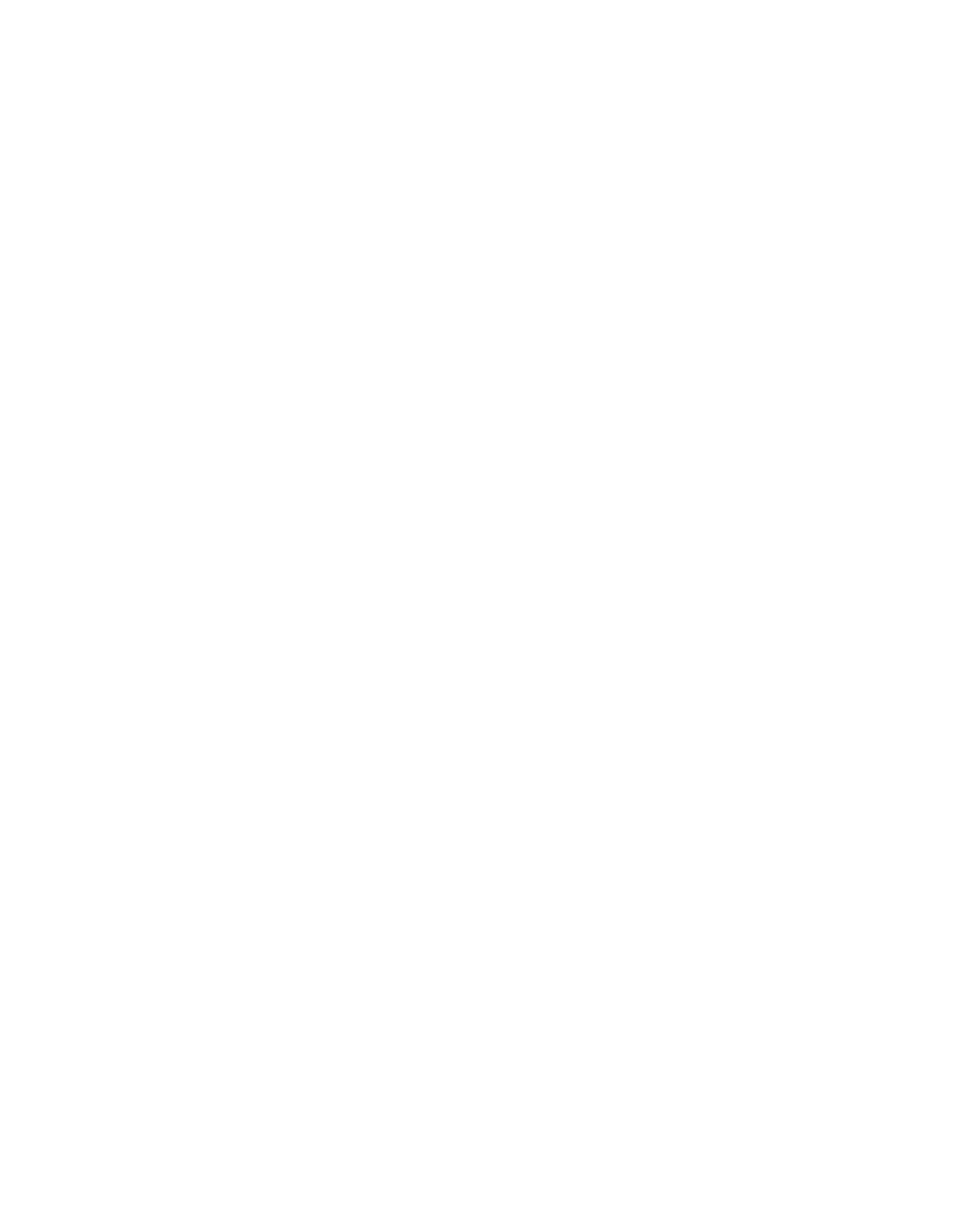CARRI Research Report 1

# **COMMUNITY AND REGIONAL RESILIENCE: PERSPECTIVES FROM HAZARDS, DISASTERS, AND EMERGENCY MANAGEMENT**

Susan L. Cutter,\* Lindsey Barnes, Melissa Berry, Christopher Burton, Elijah Evans, Eric Tate, and Jennifer Webb

> Hazards and Vulnerability Research Institute Department of Geography University of South Carolina Columbia, South Carolina

\*Carolina Distinguished Professor and Director of the Hazards and Vulnerability Research Institute

Date Published: September 2008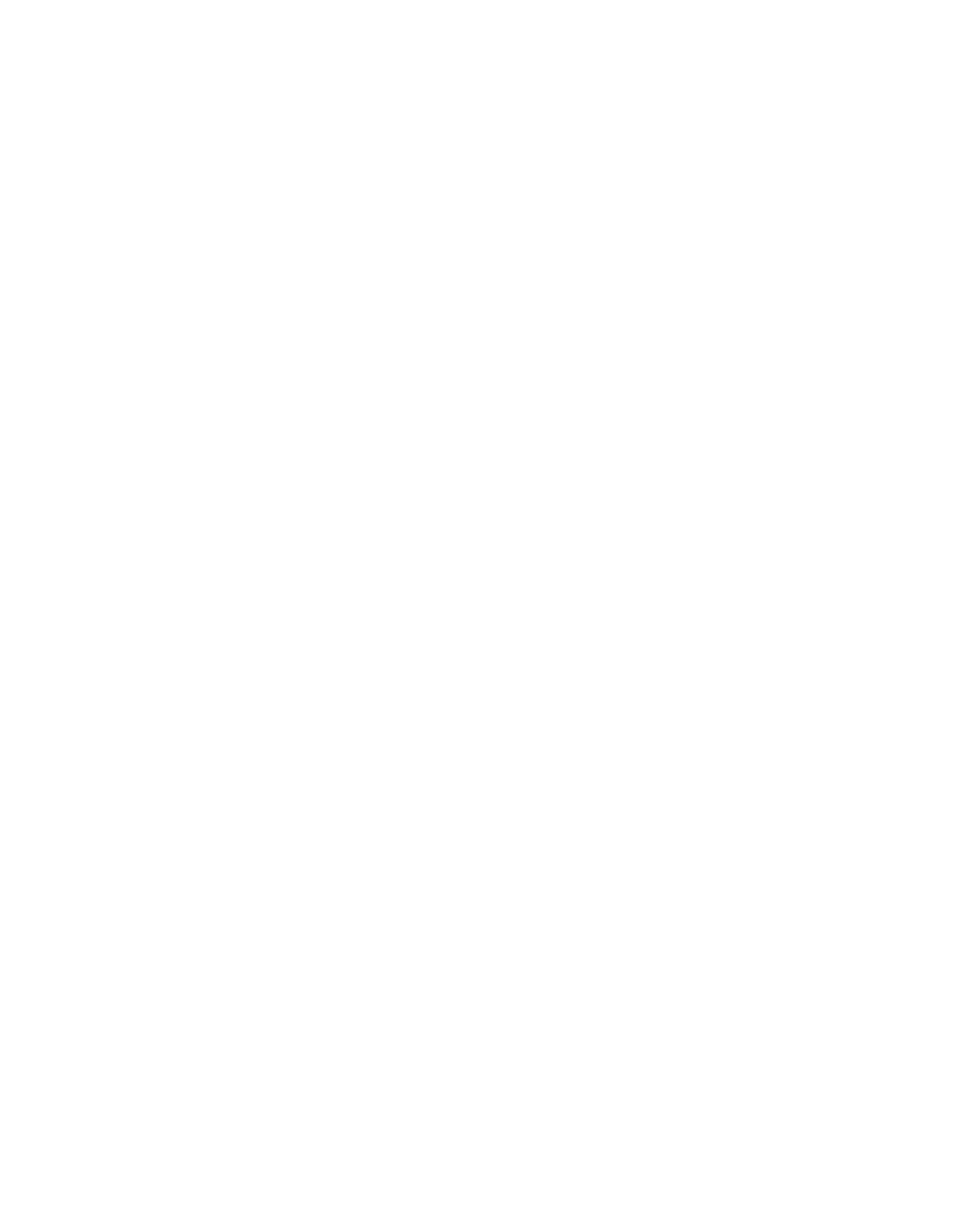## **RESEARCH FINDINGS ABOUT COMMUNITY AND REGIONAL RESILIENCE**

One of the commitments of the Community and Regional Resilience Initiative (CARRI) is to understand what resilience is and how to get there, based on research evidence.

As one resource for this effort, CARRI has commissioned a number of summaries of existing knowledge about resilience, arising from a number of different research traditions. This paper is one in a series of such summaries, which will be integrated with new resilience explorations in several CARRI partner cities and with further discussions with the research community and other stakeholders to serve as the knowledge base for the initiative.

For further information about CARRI's research component, contact Thomas J. Wilbanks, wilbankstj@ornl.gov, or Sherry B. Wright, wrightsb@ornl.gov.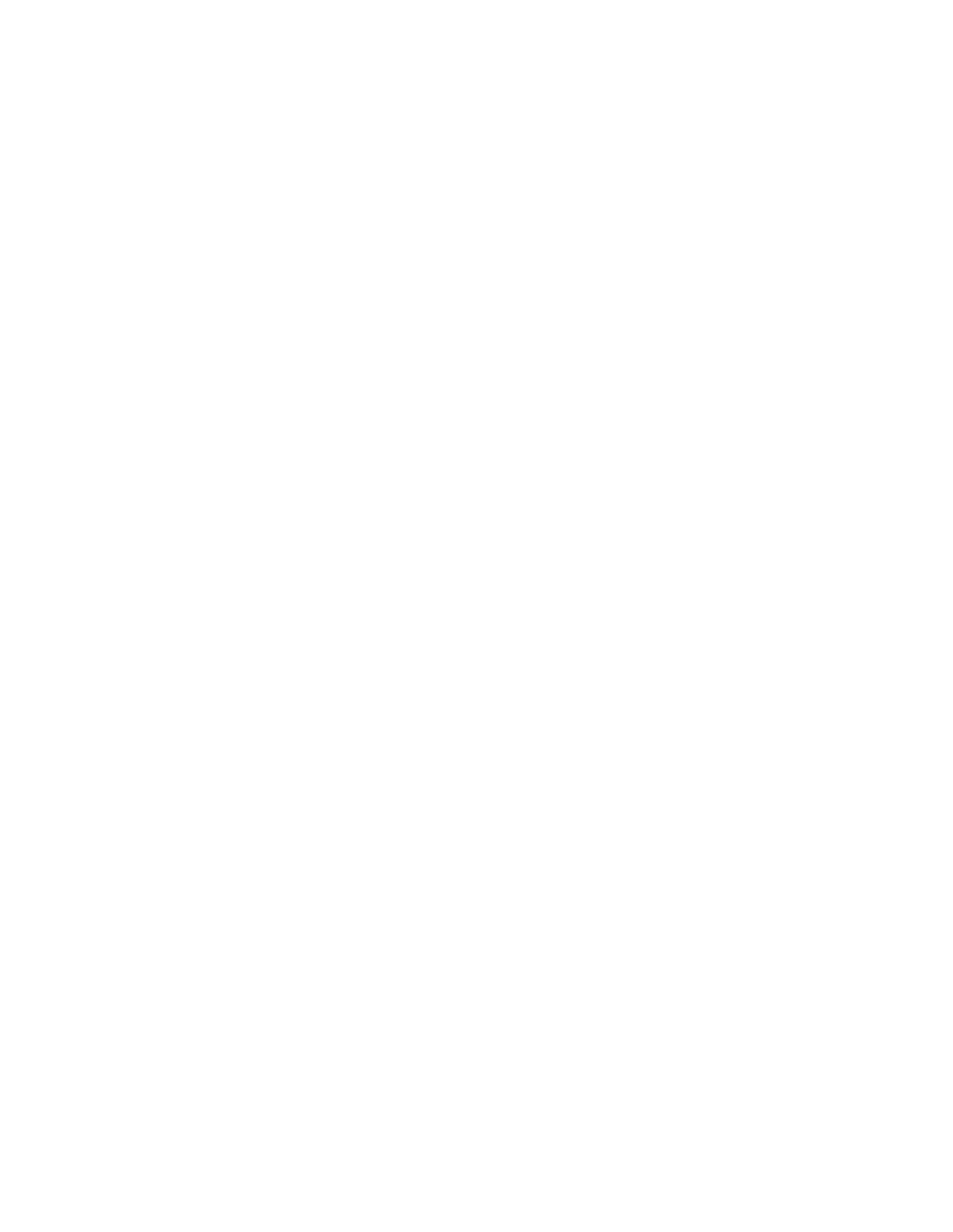## **COMMUNITY AND REGIONAL RESILIENCE INITIATIVE**

Oak Ridge National Laboratory's (ORNL) Community and Regional Resilience Initiative (CARRI) is a program of the Congressionally funded Southeast Region Research Initiative. CARRI is a regional program with national implications for how communities and regions prepare for, respond to, and recover from catastrophic events. CARRI will develop the processes and tools with which communities and regions can better prepare to withstand the effects of natural and human-made disasters by collaboratively developing an understanding of community resilience that is accurate, defensible, welcomed, and applicable to communities across the region and the nation.

CARRI is presently working with three partner communities in the Southeast: Gulfport, Mississippi; Charleston/Low Country, South Carolina; and the Memphis, Tennessee, urban area. These partner communities will help CARRI define community resilience and test it at the community level. Using input from the partner communities, lessons learned from around the nation, and the guidance of ORNL-convened researchers who are experts in the diverse disciplines that comprise resilience, CARRI will develop a community resilience framework that outlines processes and tools that communities can use to become more resilient. Of critical importance, CARRI will demonstrate that resilient communities gain economically from resilience investments.

From its beginning, CARRI was designed to combine community engagement activities with research activities. Resilient communities are the objective, but research is critical to ensure that CARRI's understanding is based on knowledge-based evidence and not just ad hoc ideas we want to get it right. To help with this, CARRI has commissioned a series of summaries on the current state of resilience knowledge by leading experts in the field. This kind of interactive linkage between research and practice is very rare.

In addition to its partner communities and national and local research teams, CARRI has established a robust social network of private businesses, government agencies, and nongovernmental associations. This network is critical to the CARRI research and engagement process and provides CARRI the valuable information necessary to ensure that we remain on the right path. Frequent conversation with business leaders, government officials, and volunteer organizations provide a bottom-up knowledge from practitioners and stakeholders with realworld, on-the-ground, experience. We accept that this program cannot truly understand community resilience based only on studies in a laboratory or university. CARRI seeks to expand this social network at every opportunity and gains from each new contact.

www.resilientUS.org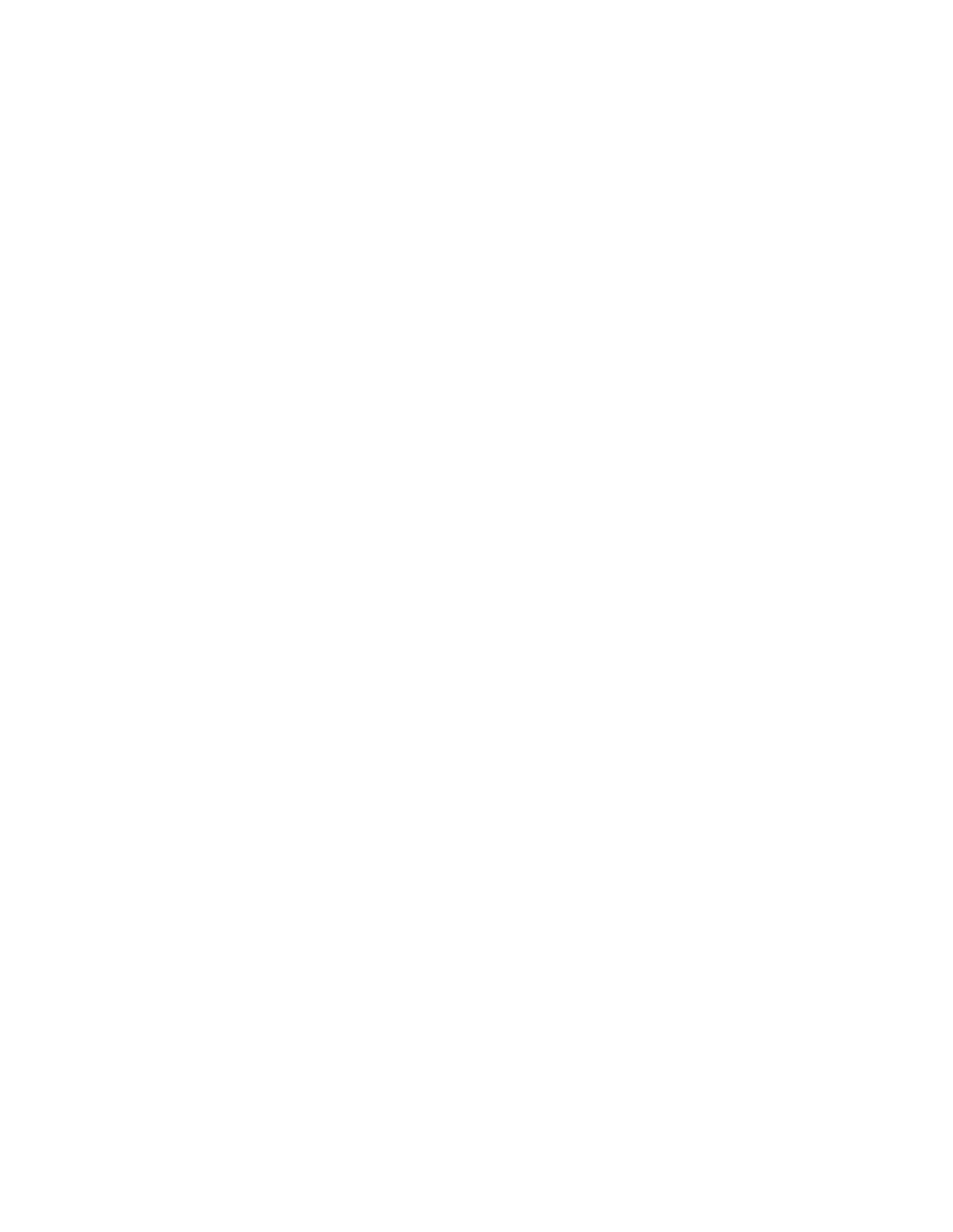# **CONTENTS**

## Page

|         | RESEARCH FINDINGS ABOUT COMMUNITY AND REGIONAL RESILIENCE iii                   |
|---------|---------------------------------------------------------------------------------|
|         |                                                                                 |
|         |                                                                                 |
|         |                                                                                 |
| $1_{-}$ |                                                                                 |
| 2.      |                                                                                 |
| 3.      |                                                                                 |
|         | WHAT MAKES COMMUNITIES RESILIENT TO HAZARDS AND DISASTERS?4                     |
| 5.      | FOSTERING RESILIENCE THROUGH HAZARDS MITIGATION PLANNING 4<br>5.1<br>5.2<br>5.3 |
| 6.      | 6.1<br>6.2                                                                      |
| 7.      | 7.1<br>7.2<br>7.2.1                                                             |
| 8.      |                                                                                 |
| 9.      |                                                                                 |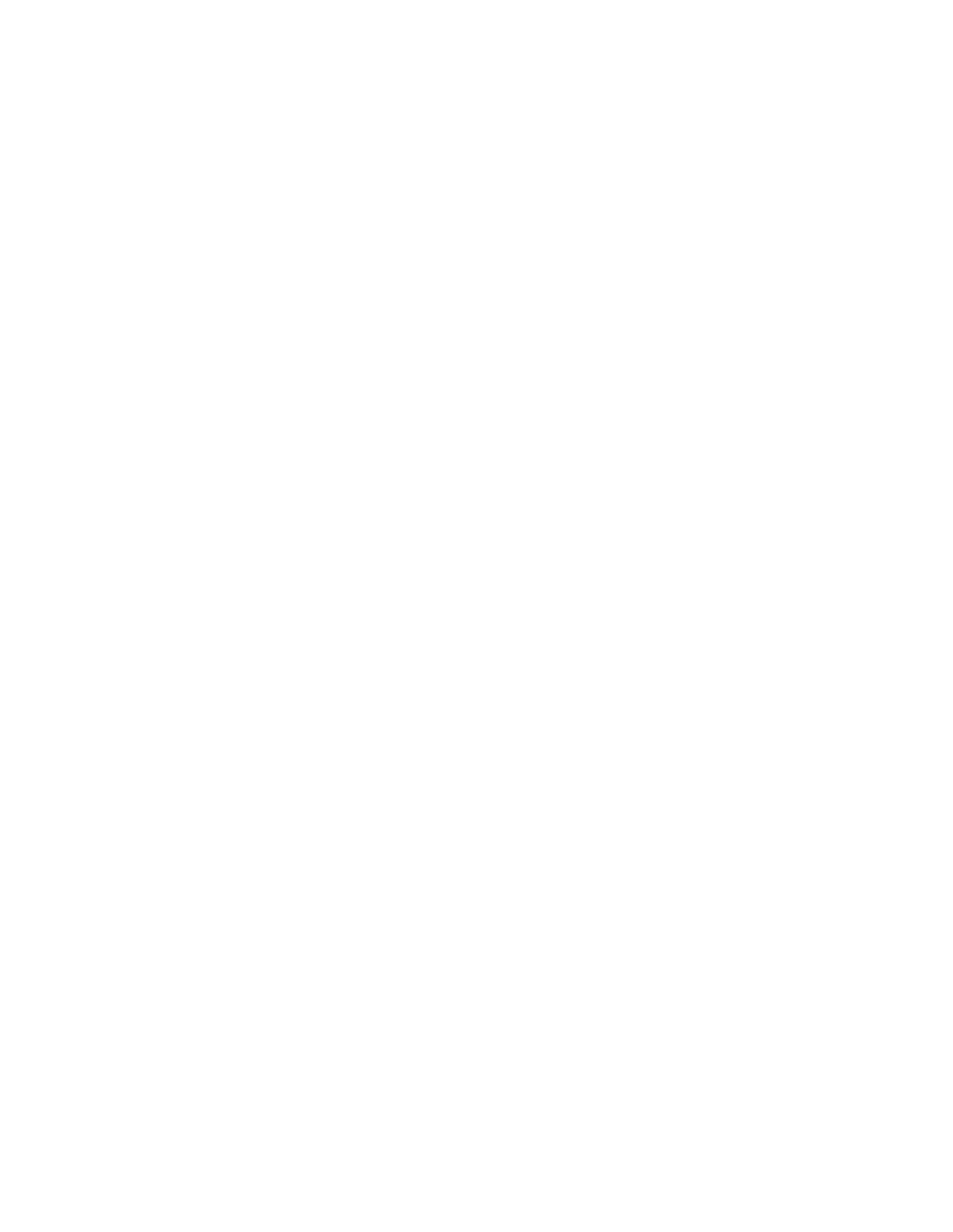# **LIST OF FIGURES**

| Figure |                                                                      | Page |
|--------|----------------------------------------------------------------------|------|
|        | Data requirements for baseline assessments of community resilience10 |      |
|        | Schematic representation of resilience baseline GIS integration and  |      |
|        |                                                                      |      |

# **LIST OF TABLES**

#### **Table Page**

| $\mathbf{1}$   | Selected definitions of resilience drawn from the hazards and disaster literature 2 |  |
|----------------|-------------------------------------------------------------------------------------|--|
| 2              |                                                                                     |  |
| 3              | Candidate variables for built environment and infrastructure assessment 12          |  |
| $\overline{4}$ |                                                                                     |  |
| $5 -$          | Candidate variables for hazards mitigation and planning for resilience 14           |  |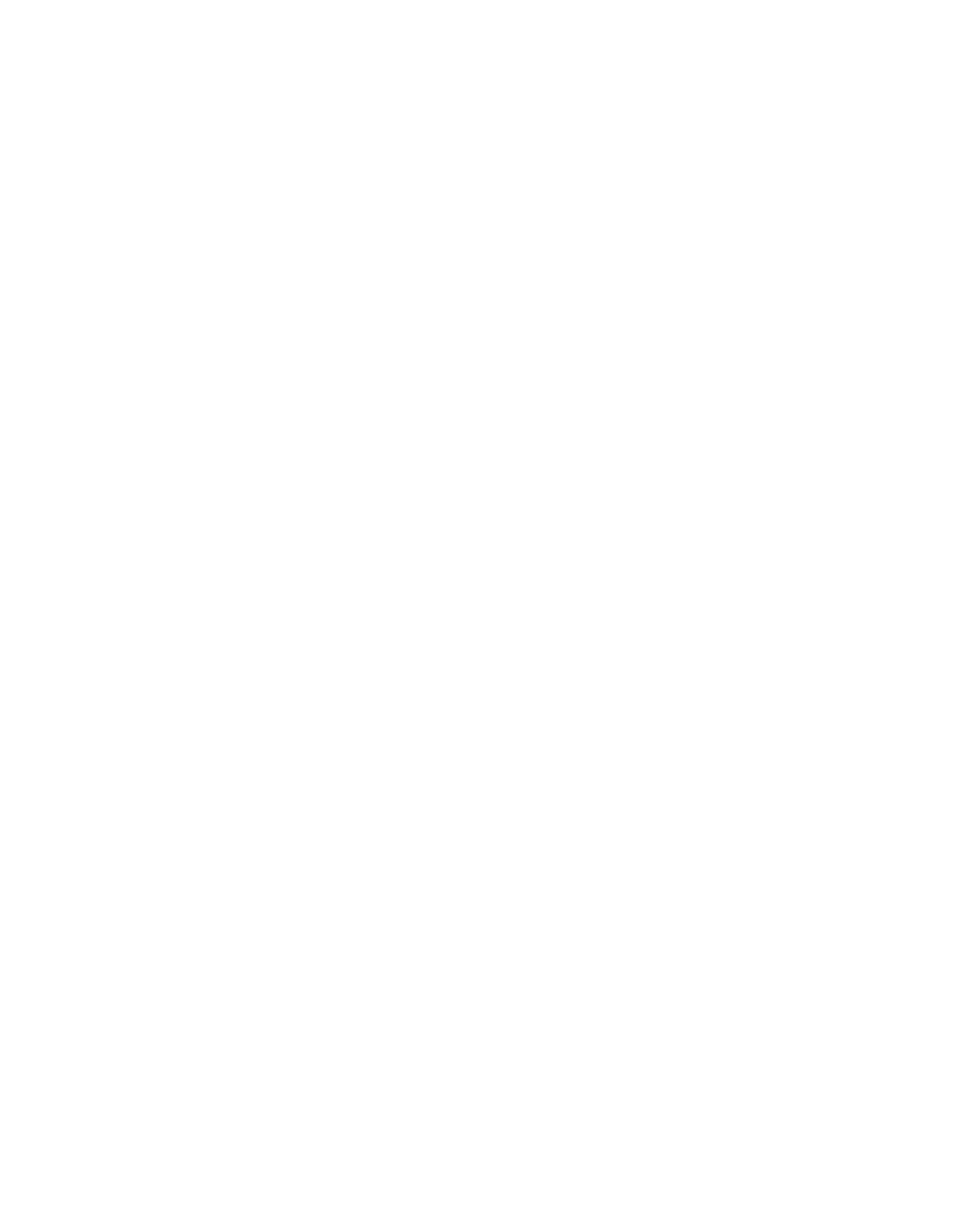#### **1. INTRODUCTION**

There has been a long-term engagement between academia, practitioners, and the policy communities in reducing the human suffering and losses of lives and property from hazards and disasters. Following the 1964 Alaskan earthquake, for example, the federal government requested an assessment of the state of the knowledge and practice regarding human activity in hazardous areas, the range of existing adjustments to hazards, society's acceptance of risks and hazards, and the dissemination of the research information to practitioners. Known as the first assessment, co-authors Gilbert F. White and Eugene Haas found that losses and potential losses from natural disasters were rising and would continue to do so because of societal choices and lack of individual responsibility for risk-taking behavior (White and Haas 1975). In 1994, 20 years after the first assessment was completed, a second assessment began. Rather than taking a reactive approach to disaster losses, the second assessment argued that the path towards reducing disaster losses was through the development of disaster-resistant or resilient communities (Mileti 1999). Like its predecessor, the new report also emphasized the interaction between the natural, human, and built environment systems and the role of human agency in producing hazards and disasters.

The formal publication of the second assessment, *Disasters by Design* (Mileti 1999), came on the heels of the Federal Emergency Management Agency (FEMA)'s National Mitigation Strategy announced in 1995 and the establishment in 1997 of Project Impact: Building a Disaster-Resistant Community initiative. The ideas for both programs were born from the collective efforts of the research and practitioner communities involved in the second assessment.

Project Impact was discontinued after the 2000 presidential elections (Rubin 2007); its legacy lives on in the federal Subcommittee on Disaster Reduction (SDR). Consisting of representatives from the federal mission agencies, the SDR published its grand challenges report, outlining the areas for federal investments that were critical to achieving loss reduction and community resilience in the face of disasters (Subcommittee on Disaster Reduction (SDR) 2005). The priority investments include six general areas: (1) provide hazard and disaster information where and when it is needed; (2) understand the natural processes that produce hazards; (3) develop hazard mitigation strategies and technologies; (4) recognize and reduce the vulnerability of critical and interdependent infrastructure; (5) assess disaster resilience; and (6) promote riskwise behavior.

While there is considerable research and federal activity in the area of disaster resilience, there is no common definition of resilience. Without such a common framework or understanding of the concept, even at a very basic level, progress towards measurement and implementation of strategies to achieve community resilience to hazards will be slow.

#### **2. UNDERSTANDING VULNERABILITY AND RESILIENCE**

This paper uses broad definitions of vulnerability and resilience, although we acknowledge that numerous meanings of vulnerability and resilience exist, beyond those found in hazards, disasters, and emergency management literatures. For a review of vulnerability definitions, see (Adger 2006; Cutter 1996; Eakin and Luers 2006). Table 1 provides a selected culling of definitions of resilience from the hazards and disasters perspective.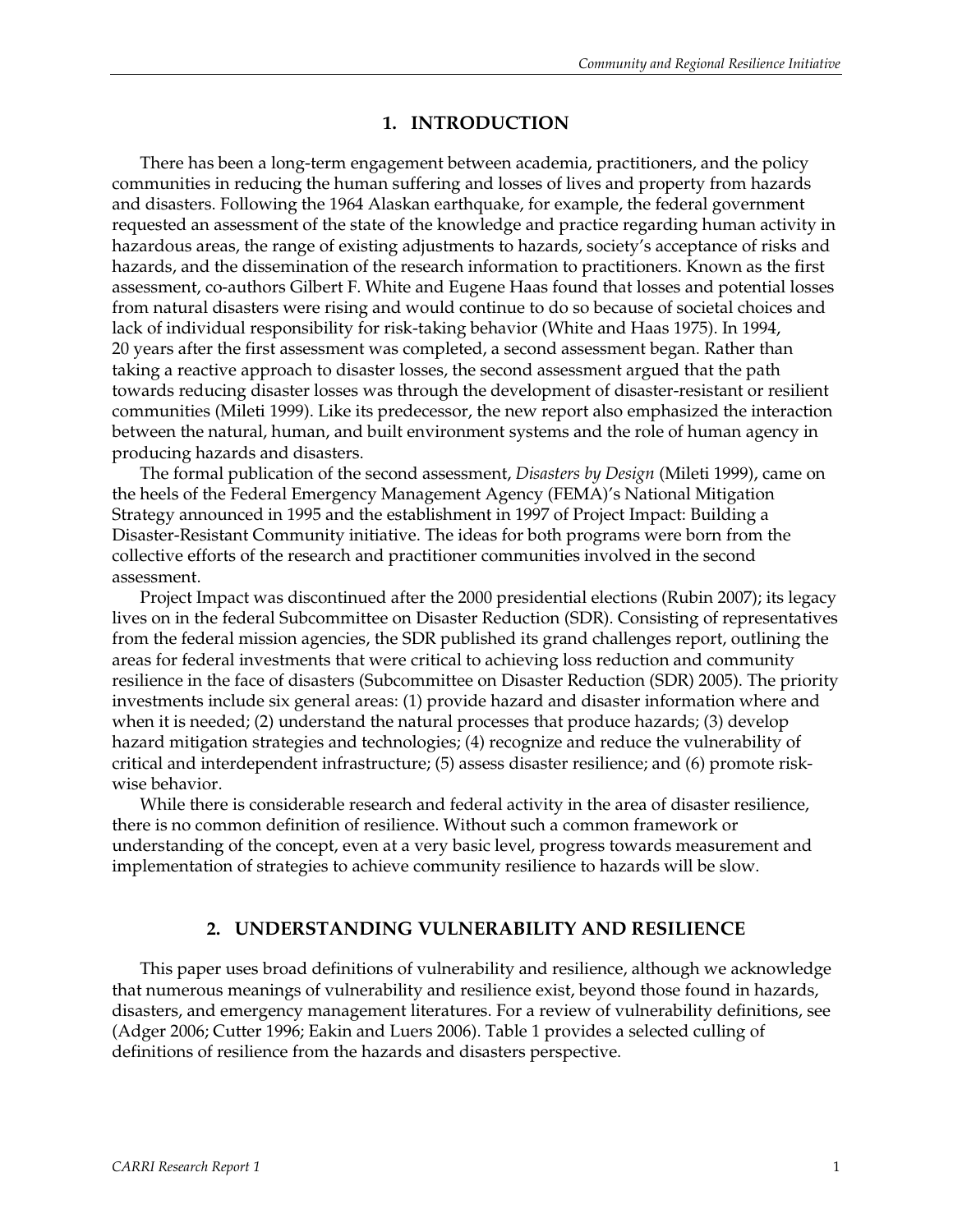| Definition                                                                                                                                                                                                                                                                                                                                                                                                                                                 | Source                                              |
|------------------------------------------------------------------------------------------------------------------------------------------------------------------------------------------------------------------------------------------------------------------------------------------------------------------------------------------------------------------------------------------------------------------------------------------------------------|-----------------------------------------------------|
| "the capacity of a system, community, or society potentially<br>exposed to hazards to adapt, by resisting or changing, in order<br>to reach and maintain an acceptable level of functioning and<br>structure. This is determined by the degree to which the social<br>system is capable of organizing itself to increase its capacity for<br>learning from past disasters for better future protection and to<br>improve risk reduction measures (p. 17)." | (Subcommittee on Disaster<br>Reduction (SDR) 2005)  |
| "a community or region's capability to prepare for, respond to,<br>and recover from significant disturbance-driven changes: while<br>maintaining community character, cohesion and capacity, and<br>without permanent impairment of the community's public<br>safety and health, economic, social, and national security<br>functions, thus, accelerating recovery."                                                                                       | SERRI (www.serri.org/<br>community_resilience.html) |
| "Community seismic resilience is defined as the ability of social<br>units to mitigate hazards, contain the effects of disasters when<br>they occur, and carry out recovery activities in ways that<br>minimize social disruption and mitigate the effects of future<br>earthquakes (p. 735)."                                                                                                                                                             | (Bruneau et al. 2003)                               |
| "Social resilience is the ability of groups or communities to cope<br>with external stresses and disturbances as a result of social,<br>political, and environmental change (p. 347) ability of<br>communities to withstand external shocks to their social<br>infrastructure (p. 361)."                                                                                                                                                                   | (Adger 2000)                                        |
| "the amount of disturbance a system can absorb and still<br>remain within the same statethe degree to which the system is<br>capable of self-organization (p. 35)the degree to which the<br>system can build and increase the capacity for learning and<br>adaptation (p. 40)."                                                                                                                                                                            | (Klein, Nicholls, and<br>Thomalla 2003)             |

#### **Table 1. Selected definitions of resilience drawn from the hazards and disaster literature**

For our purposes we use the following definitions that apply more directly to hazards and disasters. **Vulnerability** is the pre-event, inherent characteristics or qualities of systems that create the potential for harm or differential ability to recover following an event. Vulnerability is a function of the exposure (who or what is at risk) and the sensitivity of the system (the degree to which people and places can be harmed) (Cutter et al.2008). We acknowledge that vulnerability is a dynamic construct that changes over time and across space. However, in order to operationalize or measure vulnerability, we examine it as a static phenomenon. **Resilience** refers to the ability of a human system to respond and recover. It includes those inherent conditions that allow the system to absorb impacts and cope with the event, as well as postevent adaptive processes that facilitate the ability of the system to reorganize, change, and learn in response to the event (Cutter et al. 2008). Resilience is also dynamic, but for measurement purposes, it is viewed as a static property.

We also recognize that the terms vulnerability and resilience can be applied to many systems—social, natural, economic, engineering—and at different units of analysis (individual, household, community, region). For this paper, we examine vulnerability and resilience at the community and regional levels, focusing primarily on those systems most relevant to the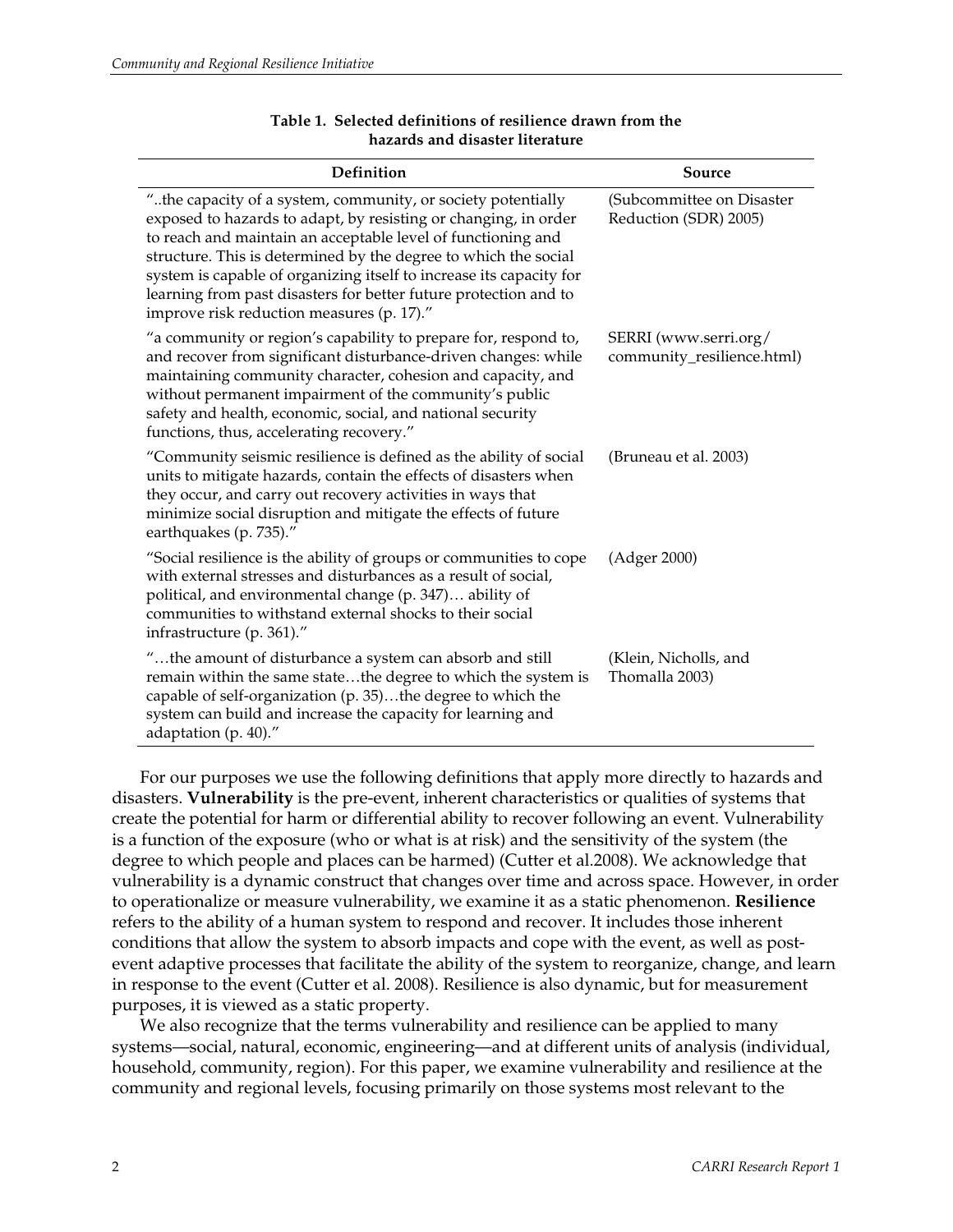hazards and disasters research and practitioner communities—social, engineered, and natural systems.

#### **3. WHAT MAKES PEOPLE AND PLACES VULNERABLE?**

Vulnerability arises from the intersection of human systems, the built environment, and the natural environment. The most obvious factor contributing to community vulnerability is location or proximity to hazard-prone areas such as coasts, floodplains, seismic zones, potential contamination sites, and so forth. The physical exposure, described by the characteristics of the initiating event (magnitude, duration, frequency, impact, rapidity of onset), defines the physical vulnerability of places. For example, communities on barrier islands are more physically vulnerable to flooding and hurricane-related damages than those inland. Considerable research efforts within the hazards and disasters community have focused on the delineation and probability of physical exposure using a combination of statistical and GIS-based modeling approaches (FEMA 1997; Carrara and Guzzetti 1996; Diaz and Pulwarty 1997; Goldman 1991; Pielke, Jr. and Pielke, Sr. 2000; Ramsey et al. 2001). Plume exposure models for hazardous contaminants, storm surge models, numerically based hurricane wind forecasting, and probabilistic as well as deterministic seismic risk approaches also represent advances in our understanding of physical process contributing to vulnerability and likely exposure (Hill and Cutter 2001). Similarly, the private sector, especially the insurance industry, utilizes catastrophe modeling which couples actuarial estimates of exposure with the hazards as a means for manage their financial risks (Heinz Center 2000).

The vulnerability of the built environment also is related to location and proximity to the source of the hazard or threat. Poorly constructed buildings and infrastructure, inadequately maintained public infrastructure, commercial and industrial development, and certain types of housing stock (e.g., manufactured homes) all enhance the vulnerability of the built environment in communities (Borden et al. 2007). The density of the built environment is another contributing factor to community vulnerability as there is more exposure and thus a greater potential for damage. Public infrastructure and lifelines (sewers, water, bridges, roads) are especially critical for communities as the loss of such important assets may place an insurmountable financial burden on smaller communities that often lack the resources to rebuild (Heinz Center 2002a; Chang 2003; Chang, Svekla, and Shinozuka 2002). Equally important is the economic health of the community, which is closely tied to commercial and industrial development (Chang and Falit-Baiamonte 2002). Communities that solely rely on a single economic sector for their livelihoods (e.g., tourism) are more vulnerable than those that have a more diversified economy. These vulnerable communities often are slower to recover from a disaster.

Finally, there are demographic and social characteristics of residents that make some communities more vulnerable than others. The most widely accepted social indicators are age, gender, race, socioeconomic status, special needs populations (physical or mentally challenged, homeless, transients), non-English speaking immigrants, and seasonal tourists (Enarson and Morrow 1998; Peacock, Morrow, and Gladwin 1997; Tierney 2006; Tierney, Lindell, and Perry 2001). Additional factors have been enumerated elsewhere (Burby, Steinbert, and Basolo 2003; Cutter and Finch 2008; Cutter, Boruff, and Shirley 2003; Enarson 2007; Laska and Morrow 2007). The social vulnerability of communities is borne from inequalities, which affect access to resources and information, the ability to absorb the impacts of hazards and disasters without governmental interventions, housing choice and location, and the political marginalization of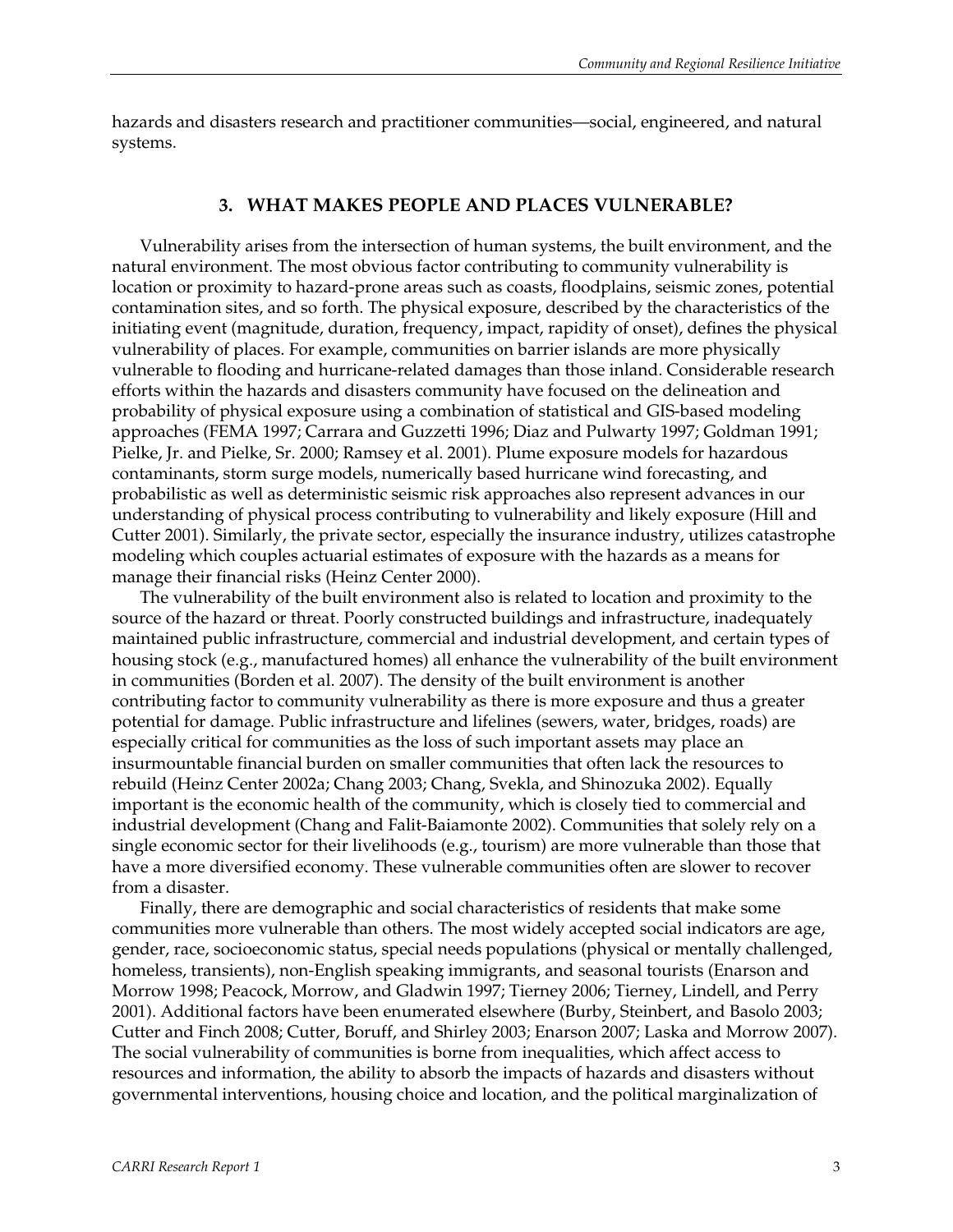impoverished residents. Social vulnerability is one of the foremost explanations for the differential preparedness, impact, and response to Hurricane Katrina within New Orleans (Cutter 2005; Hartman and Squires 2006; Laska and Morrow 2007) and along the Mississippi Gulf Coast (Cutter et al. 2006).

## **4. WHAT MAKES COMMUNITIES RESILIENT TO HAZARDS AND DISASTERS?**

There is some overlap in those characteristics of communities that make them vulnerable and those that improve their resilience to hazards and disasters. However, we should not assume that just because a community is vulnerable, that it also lacks resilience (Enarson 2007). Within the hazards and disasters literature, there are a number of clearly defined characteristics of resilient systems. For example, the SDR (2005, p. 1) suggests that the characteristics of resilient communities include the following.

- Relevant hazards are recognized and understood.
- Communities at risk know when a hazard event is imminent.
- Individuals at risk are safe from hazards in their homes and places of work.
- Disaster-resilient communities experience minimum disruption to life and economy after a hazard event has passed.

Elasticity (or the ability to bounce back or rebound) is a common adjective used to described resilient systems or communities (Bruneau et al. 2003; Folke 2006; Klein, Nicholls, and Thomalla 2003). In their historical review of devastated cities that re-emerged following disasters, Vale and Campanella (2005) cite that connectivity and decentralization were important characteristics of resilient cities as were decentralized and distributed networks (economic, social, etc.). They provide a number of resilience traits that are useful for understanding reconstruction following disasters. These include resilience is underwritten by resources external to the affected area; remembrances and monuments drive resilience; resilience entails more than rebuilding; resilience is site specific and exploits the power of place; resilience casts opportunism as opportunity; and resilience does not result in radical changes in urban form or public policy post-disaster.

## **5. FOSTERING RESILIENCE THROUGH HAZARDS MITIGATION PLANNING**

Much of the literature on resilience from the perspective of hazards and disasters falls within the domain of hazard mitigation planning. Federal, state, and local governments throughout the United States are slowly coming to realize that planning is an important tool for increasing resilience and reducing losses following natural disasters because no two areas are alike in their capacities to sustain and recover from future disasters (Burby et al. 2000). The need to balance environmental and development issues while promoting safe and livable places is the key to local success in fostering resilience. This is a sharp reversal in policy from the past where governments at all levels have encouraged development in hazardous areas through measures such as beach nourishment, flood control works, disaster relief, cost sharing, and other initiatives that have increased exposure and loss (vulnerability) but have not improved resilience.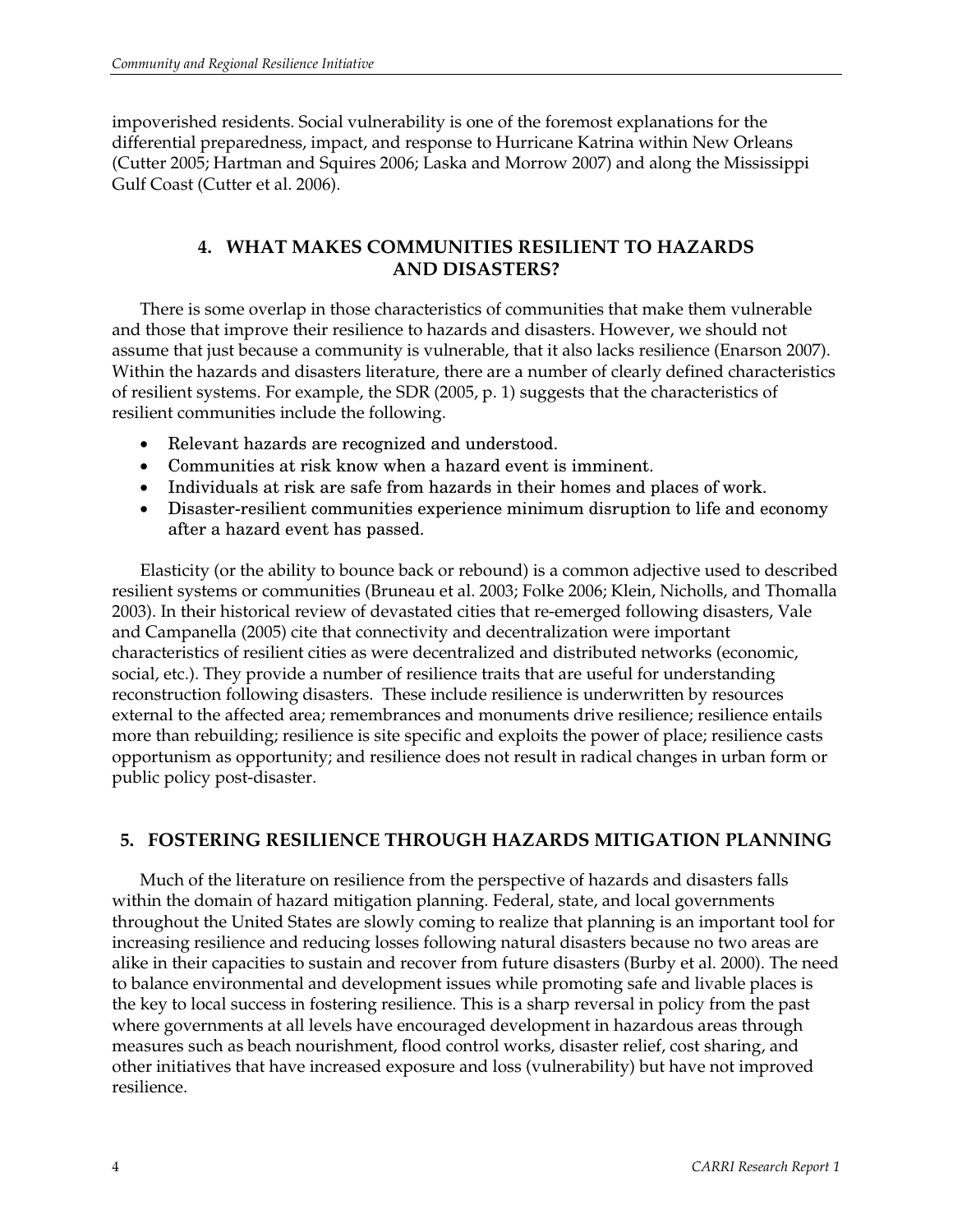Planning can be a powerful tool for building resilience and reducing losses from natural disasters (Burby et al. 1999). Planning programs, including those pertaining to pre-disaster recovery plans, reduce losses and impact resilience by affecting both the location and design of urban development (Burby et al. 1999; Godschalk, Kaiser, and Berke 1998) and land use planning and development management for sustainable hazards mitigation (Burby 1998).

Hurricane Katrina opened a window of opportunity for reducing future loss while facilitating the opportunity to create more resilient communities (Campanella 2006; Godschalk 2005). The urgency of residents and business owners to return to normalcy following a disaster builds quickly and is amplified by a substantial inflow of capital for reconstruction. Thus, such windows of opportunity do not typically stay open long following a disaster (Berke and Campanella 2006; Birkland 1997). The contested nature of recovery in New Orleans highlights the conflict between the immediacy of reconstruction and longer term efforts to enhance local resilience. It also draws attention to the inherent conflict between local desires (immediate recovery) and regional and national concerns (more sustainability and resilience at the local level).

#### **5.1 Providing Planning Guidance**

Local governments have historically utilized two approaches in planning for natural hazards (Berke and Campanella 2006; Burby et al. 1999). In the first, resilience may be enhanced through special stand-alone hazard mitigation plans. The second is comprehensive planning, where hazard mitigation is but one small element within broader development guidance for an entire municipality, county, or region. Both have their advantages and disadvantages. Standalone plans, for example, may focus solely on areas exposed to hazards, yet they may inadvertently promote increased occupancy in hazardous areas by making them safer for development as well as by ignoring opportunities to promote development at hazard-free sites. Comprehensive plans, on the other hand, have the advantage of taking into account community goals linked to broader economic, social, and environmental sustainability concerns. The scope of a comprehensive plan provides increased access to a wider slate of planning and regulatory tools, although the comprehensive plan is less hazard and hazard-location specific, and may require more resources to execute. The most effective choice is likely to be a combination of the two where databases, policies, and procedures are compatible (Berke and Campanella 2006).

Historically, local governments have played a pivotal role in community development within the United States. Local governments, however, have not placed an overwhelming emphasis on hazard reduction. When natural hazard reduction is addressed, it is often the result of state or federal level mandates and incentives (Olshansky and Kartez 1998). Recently, states have assumed increasing responsibility over planning matters formally delegated to local governments (Dalton and Burby 1994). Sensitivity to environmental concerns, regional growth impacts, and societal issues such as human vulnerability resulted in several forms of intervention. These include regulation mandates such as the need for building standards and fostering local commitments to development management through land-use planning.

#### **5.2 Managing Land Use and Development**

Local governments have a variety of techniques at their disposal to enhance a community's resilience by guiding the location, type, quality, and intensity of urban development. These include zoning and subdivision powers, which guide construction away from hazardous areas or to limit the density of development thereby reducing exposure in hazard-prone areas.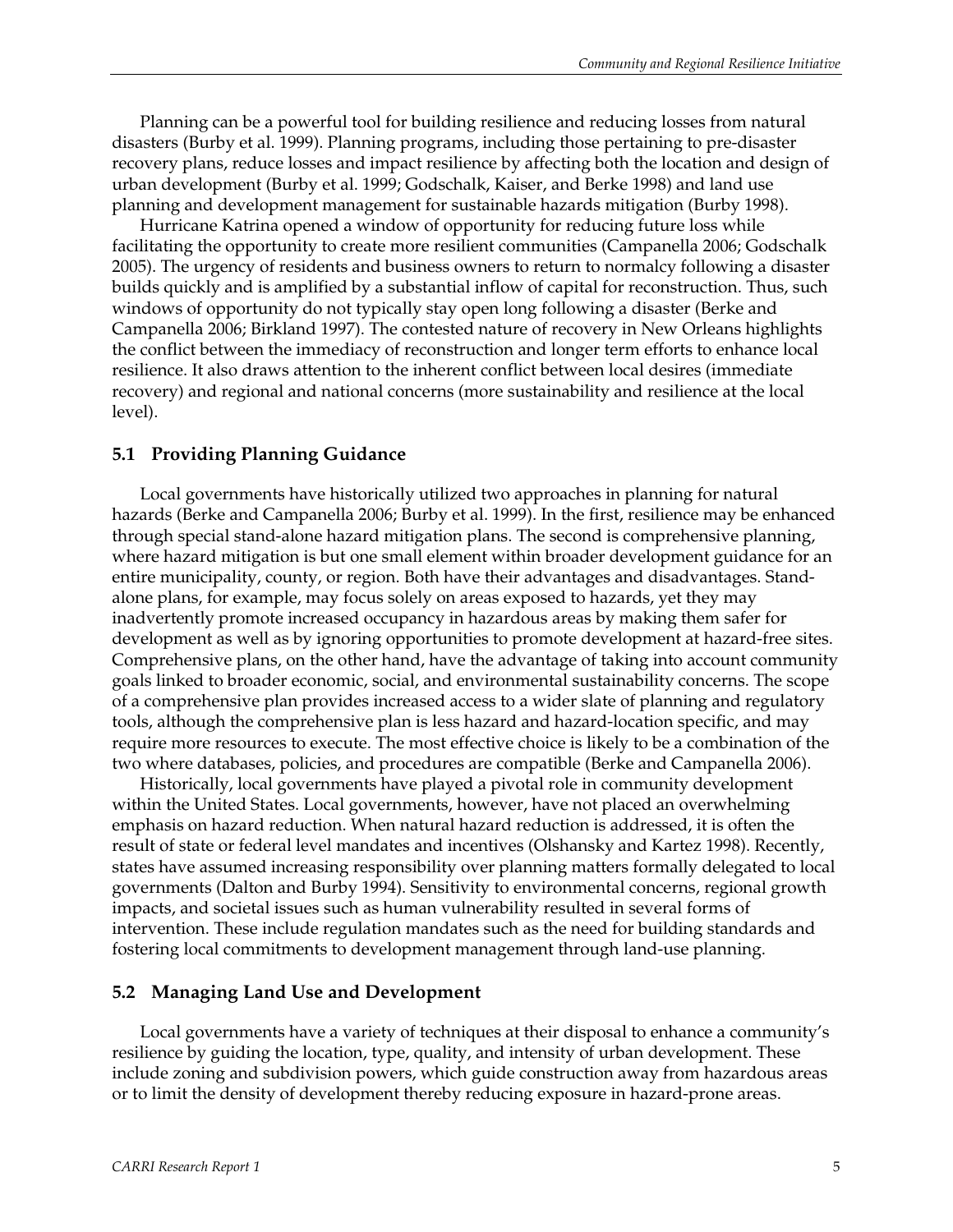Olshansky and Kartez (1998) and Burby et al. (2000) classify land-use management tools into the following categories:

- *Building standards* that regulate the details of construction (traditional building codes, flood-proofing requirements, seismic standards and retrofit requirements)
- *Development regulations* (zoning, flood-zone regulations, setbacks, and sensitive lands protection)
- *Critical and public facilities policies* (long-term capital improvement programs, siting public facilities and schools at hazard-free sites, incentives to private facilities to discourage siting in sensitive or hazardous areas)
- *Land and property acquisition* (development rights, transfer of development rights, and the relocation of buildings and uses)
- *Taxation and fiscal policies* (shift public costs to owners or developers of property within hazardous areas such as water and sewer lines)
- *Information dissemination* (sharing public information, hazard disclosure requirements for real estate sellers, and the posting of warning signs in high-hazard areas)

Land-use management tools, whether regulatory or voluntary, focused on current or future land use, or aimed at reducing exposure and vulnerability (development in hazardous areas), afford a mix of opportunities for building resilience. Most of the land management initiatives, however, seek to regulate or influence private development. Local control over communitybased planning, and by inference, private development, is essential for building disasterresilient communities.

## **5.3 Barriers to Planning for Resilience**

There are three primary constraints in planning for resilience identified in the literature. These include state and federal barriers to planning in general, flawed and reactive federal policies towards hazards and development, and a crisis of commitment among governments at all levels (Berke and Campanella 2006). For example, only half of the states in the United States even mentioned natural hazards and disaster loss reduction in local comprehensive plans (Schwab 1998) prior to the passage of the Disaster Mitigation Act of 2000. Moreover, only 11 states mandate pre-disaster or post-disaster assessments as an element in a comprehensive plan or in the form of hazards-related content within the plan. Planning as a means of creating disaster resilience is therefore nonexistent in many places. And it has deterred the adoption of sensible controls on development that may prevent loss during future events. Burby (2006) indicates that no Gulf states, Florida being the only exception, have passed local planning mandates for hazards or disaster reduction.

States are not the only significant barrier to local planning (Berke and Campanella 2006). The federal government has historically exercised strong support for encouraging intensive development in areas exposed to natural hazards while exercising weak support for land-use planning initiatives. Greater federal emphasis is placed on risk-reduction and risk-sharing strategies rather than risk-avoidance initiatives. Risk reduction facilitates high-risk development through federally constructed projects such as seawalls, dams, levees, and costly beach re-nourishment programs that provide the veil of safety but ultimately may not provide protection from powerful hazard events (Burby et al. 1999). As a result, hazardous areas are viewed by landowners and developers as reasonably safe and profitable places for development, while mitigation strategies are often viewed by economic interests or local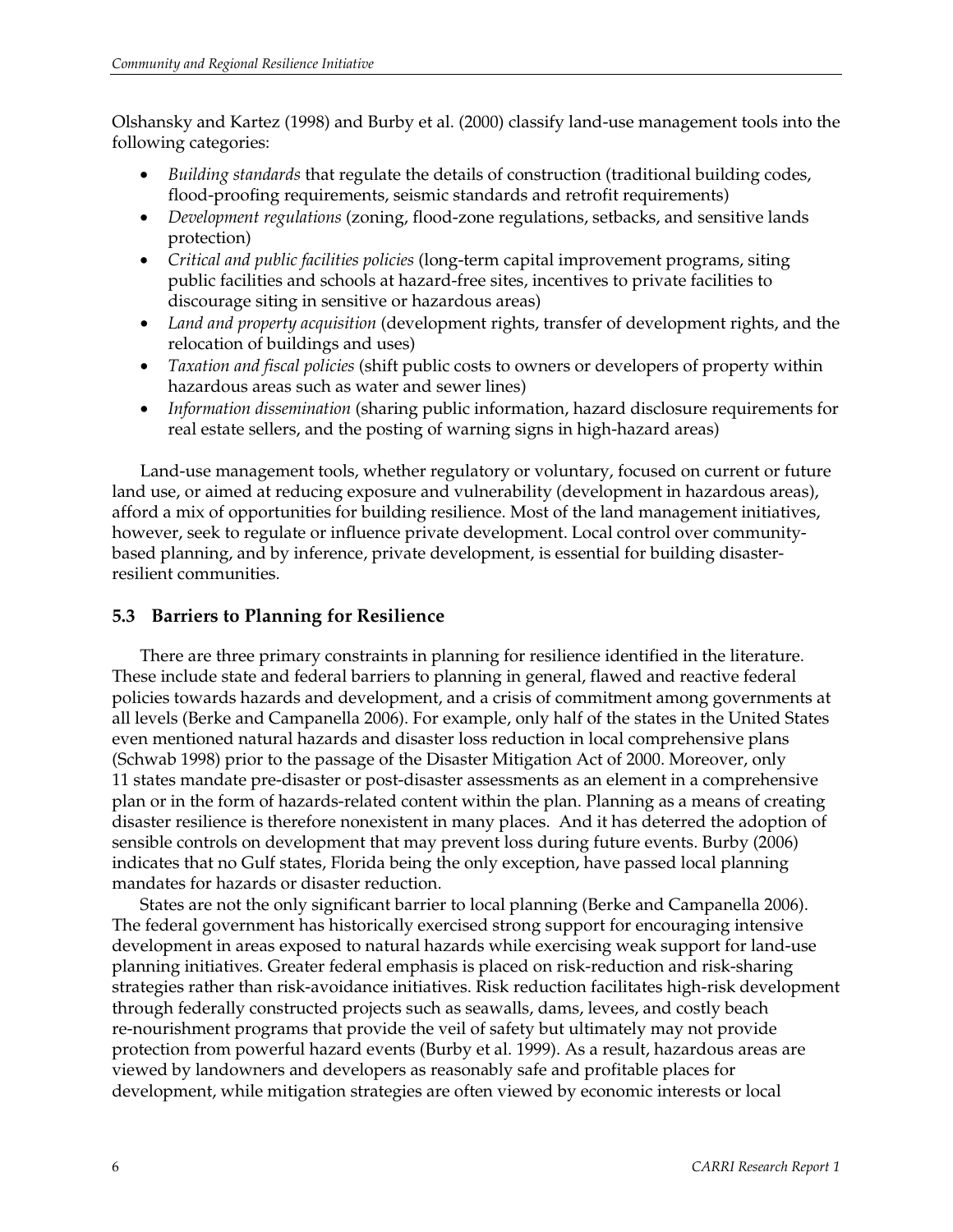governments pursuing economic growth as a threat to be avoided rather than an opportunity to be embraced. Homeowners and local decision makers often do not fully understand the risk of loss from natural disasters, frequently perceiving it as zero, or at least lower than they would discover had they undertaken an objective analysis of risk. The levee effect (Tobin 1995) provides one such example. The levee effect invokes a false sense of security among floodplain inhabitants, which is reflected in the perception that all flood risk has been eliminated with the construction of the levee. Building levees can increase vulnerability to flooding in two ways (Pielke 1999). First, it creates a sense of complacency, which reduces preparedness and mitigation action in the event of a flood. Second, the levee effect provides incentives to continue to build structures in harm's way.

The second governmental flaw pertains to federal policies that undermine hazard mitigation planning. Local governments often ignore the potential for loss, operating under the premise that the federal government will blunt any economic costs that occur by offering income tax write-offs, disaster relief payments, and insurance subsidies following a damaging event. Finally, the discouragement of development in hazard-prone locations fails when the federal government underwrites rebuilding and rapid recovery in local communities by providing federal dollars to reconstruct critical infrastructure such as roads, power, and water facilities at the same pre-disaster location.

With the lack of mandates and commitment from state and federal agencies, few local governments may be willing to protect against natural hazards (Burby 1998). When pressed with local concerns such as unemployment, crime, housing affordability, and education, natural hazards may be viewed as a minor problem where local officials only become interested in disaster management after communities suffer chronic loss. By then, of course, planning for resilience is much less effective. The political will to enhance local capacity for resilience through planning is simply not there.

#### **6. MEASUREMENT AND INDICATORS FOR RESILIENCE**

While there is some consensus in the literature regarding the factors that produce hazards vulnerability and those that enhance community resilience to disasters, there is less agreement on how to measure them. While we conceptually or sometimes intuitively understand vulnerability and resilience, the devil is always in the details, and in this instance, the devil is measurement.

Indicators are quantitative measures intended to represent a characteristic or a parameter of a system of interest. An indicator may be composed of a single variable (e.g., income) or a combination of variables (e.g., gross domestic product). Multiple indicators can be combined to construct composite indicators, or indices, which attempt to distill the complexity of an entire system to a single metric. By necessity, indicators are generalizations and never completely represent all facets of vulnerability or resilience (Birkmann 2006; Villagrán de León 2006). Instead, they are approximations that can be used to set policy goals and measure progress towards them (Carreño, Cardona, and Barbat 2007; Parris and Kates 2003) or as screening tools to set baselines through mapping distributions and assessing temporal and spatial changes (Cutter and Finch 2008).

Indicators have been used since the 1960s to examine social and health disparities within cities. In the 1970s environmental indicators were used to monitor progress towards achieving pollution reduction in urban areas, while in the late 1990s research focused on environmental sustainability indicators (Esty et al. 2005), and more recently on global environmental health.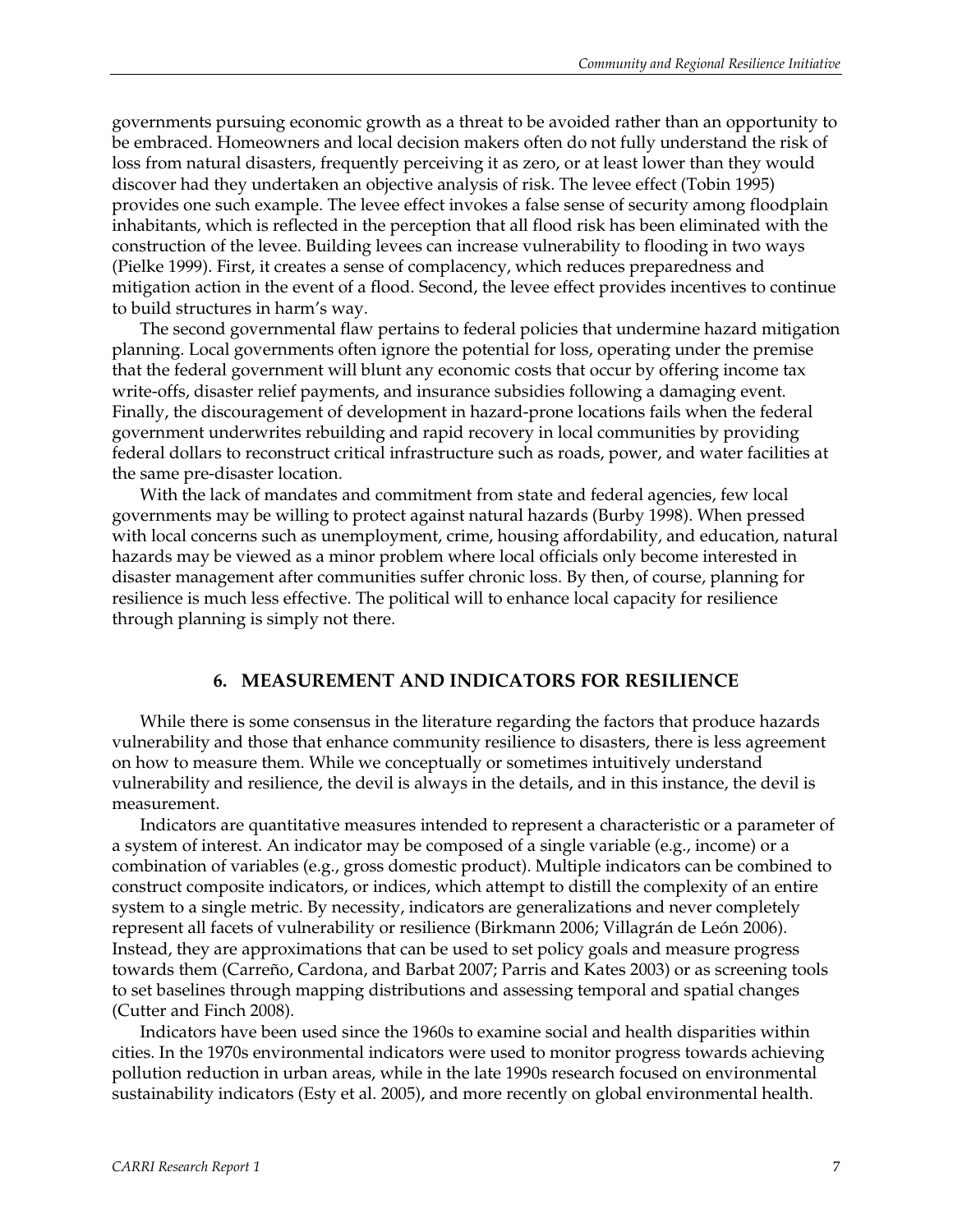For example, the Millennium Ecosystem Assessment evaluated the current conditions of the world's ecosystems, the services they provide, and the consequences of ecosystem change for human well-being (Millennium Ecosystem Assessment 2005).

The primary dimensions influencing vulnerability and resilience include physical, social, political, economic, institutional, and ecological components. The availability of indicators, however, varies significantly by dimension. Only within the last decade has there been a concerted research effort to develop vulnerability indicators (Birkmann 2006; Cutter, Boruff, and Shirley 2003; King and MacGregor 2000). The majority of these studies are global in scope such as the Disaster Risk Index and the World Bank's Global Hotspots or focused on specific causal agents such as drought or earthquakes. The availability of indices for sub-national-scale assessments or those involving social, political, economic, or institutional components remain relatively scarce. More research has focused on the integration of social and physical indicators in measuring vulnerability in specific places such as Mexico, India, the Caribbean, and within the United States (Boruff and Cutter 2007; O'Brien et al. 2004; Polsky 2004; Turner et al. 2003; Wu, Yarnal, and Fisher 2002).

In engineering, recent efforts to quantify community resilience use four dimensions: technical, organization, social, and economic (TOSE); however, these performance indicators are better suited for assessing the resilience of both physical systems and critical infrastructure (Bruneau et al. 2003). The technical and organizational measures of resilience refer to the capability of both the physical system and the organization to absorb the shock and recover quickly from an event. Large-scale hazard events like the Oklahoma City bombing and the September 11th attacks have highlighted both the interdependencies of our nation's critical infrastructure (lifelines and services) and our societal vulnerabilities. It is crucial that these elements be included in measures of resilience (Hardenbrook 2005). Performance indicators of organizational resilience may include components such as incorporating resources from a multitude of sources, improvisational flexibility, and physical access to resources (Kendra and Wachtendorf 2003). Social and economic measures, on the other hand, are more oriented towards the community's ability, rather than the physical system, to resist and recover quickly from an impact (Bruneau et al. 2003). For example, improvements in construction practices and the retrofitting of homes may serve as a means to enhance community resilience. In order for measures of resilience are to be effective, both indicators and standards for measuring them must be defined and developed in cooperation with decision makers and the public (Chang and Shinozuka 2004), but have not been as yet.

Metrics for assessing economic resilience to hazard events take a different approach. These measures typically have employed the use of loss estimation models to measure property loss and the effects of business disruption in regional economies in the aftermath of an event (Chang and Shinozuka 2004; Rose 2004). Business disruption refers strictly to the human role in the operation of businesses, organizational, and institutional entities (Rose 2004). This differs from the measures of property loss in terms of the temporal scale. Property losses are typically seen during the short-term phases of the disaster, whereas the business interruptions occur during the longer period of recovery. The role of economic resilience in reducing economic losses in disasters is only achieved through the adoption of mitigation strategies that aim to lessen the probability of failure and vulnerability (Rose 2004). Researchers in this arena frequently identify the difficulties encountered in gathering data on resilience for input into these econometric models (Rose 2004, 2007).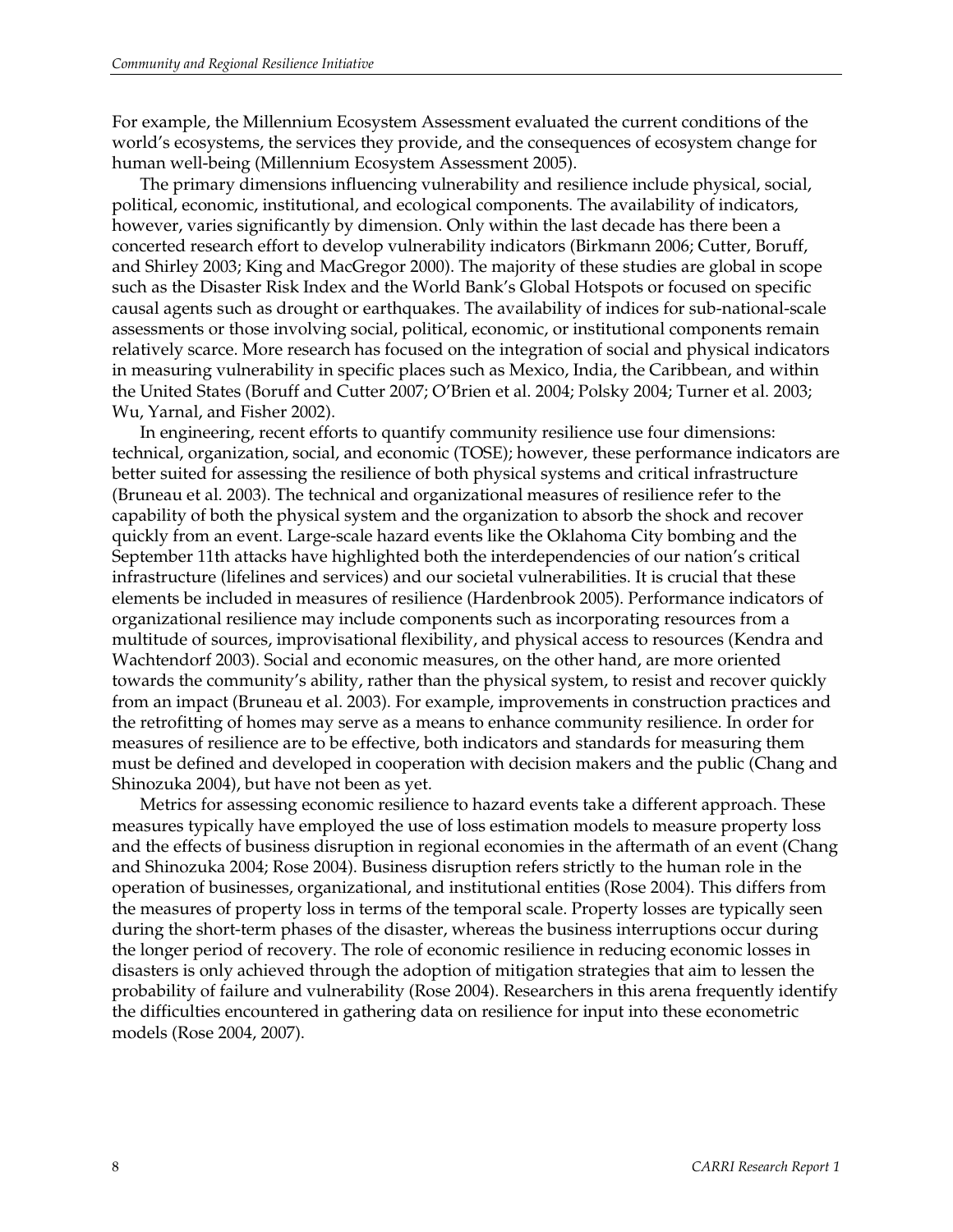## **6.1 Empirically Based Approaches**

A review of the literature finds considerable variability in the metrics used in empirical studies of vulnerability and resilience. There is consensus on the role of gender, race and ethnicity, age, and income or wealth, but the proxies or specific variables used to measure these are highly diverse. Similarly, there is consensus in the literature about lifelines, but again there is considerable diversity in how lifelines (and which ones) are measured.

## **6.2 Qualitatively Based Perspectives**

A pilot program on the development of coastal community resilience indicators is currently under way with support of the National Oceanic and Atmospheric Administration (NOAA)'s Coastal Services Center. A series of Resilience Salons were held during 2007 to develop a basic understanding of coastal resilience and stakeholder needs for its assessment. While the three salons represented different stakeholders, there was some agreement in those characteristics that define resilient communities. Among those qualities are communities learning from previous experiences with hazards and disasters; economic risk reduction (the value of mitigation); business size (larger is more resilient); shared values and sense of place (personal and community); leadership (or a local champion); and local understanding of risk and responsibility (NOAA 2007).

The establishment of the Gulf of Mexico Alliance with its working group on coastal community resilience (www2.nos.noaa.gov/gomes/coastal\_resil/welcome.html) is another NOAA-based effort designed to develop a pilot Coastal Resilience Index. A community index score card is one effort to marry quantitative assessments of exposure with qualitative assessments of capacity to recover. Designed as an efficient, cost-effective way for communities to gauge their likely functioning after a disaster, the scorecard is based on self-assessments of four elements. These include (1) the location and likely impacts of the "storm of record" on critical facilities (sewage treatment, power grid, water purification, transportation, city hall, police and fire stations, communications, emergency operations center, evacuation shelters, hospitals); (2) evacuation route problems post-event; (3) access to or implementation of hazard planning guidance; and (4) the use of hazard mitigation measures (Emmer 2007).

## **7. FRAMEWORKS FOR COMMUNITY RESILIENCE ASSESSMENT**

In returning to the central question of this paper, what makes a community resilient, we offer a number of insights from the hazards and disaster literature. Most of the scientific literature points to the resilience of natural systems (keeping wetlands and sand dunes intact, maintaining open space, controlling development) as mechanisms for fostering resilience and reducing the impacts of hazards. Many argue that the need to balance environmental and development issues while promoting safe and livable communities is the **key** to fostering resilience (Burby et al. 2000; Subcommittee on Disaster Reduction (SDR) 2005). From the perspective of the built environment, improvement in construction practices, building codes, and mitigation of homes (retrofitting or elevating) are measures that enhance resilience as is the building of redundancy in critical infrastructure. Social resilience can be enhanced through wealth, insurance, access to other financial resources, social networks, community engagement and participation, and the local understanding of risk.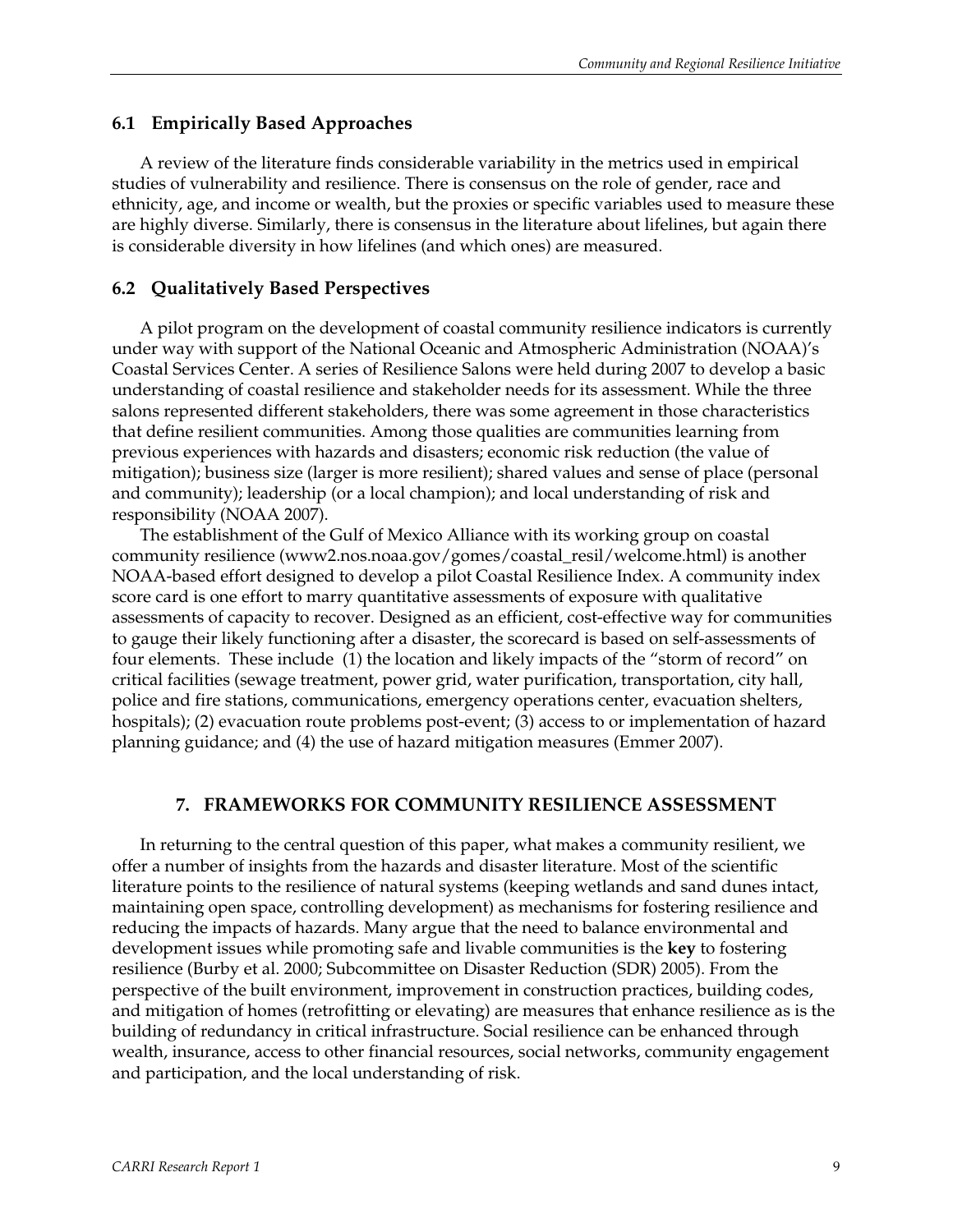## **7.1 Community and Regional Resilience Initiative (CARRI)**

The CARRI framework and its four dimensions of resilience (anticipate; reduce vulnerability; respond effectively, efficiently, and equitably; and recover faster, better, safer, and fairly) embodies many of these ideas. We know that resilience is dynamic and changes over time and across space. The concept can be applied to many different systems—ecological, social, economic, engineering, institutional, cultural, infrastructure—and to varied units of analysis ranging from individuals or a single structure, to households, social groups, communities, counties, regions, or states. To implement the CARRI framework from the perspective of hazards and disasters research requires a consistent set of factors or resilience indicators that can be deployed to compare places. However, ambiguities in the definitions of resilience have led to measurement difficulties, and thus there are few, if any, systematic, integrated, or comparative assessments of hazard resilience (either pre- or post-event). The systematic development of community resilience baseline indicators is the first step in the CARRI framework—anticipate. Once we know where and how communities are vulnerable, we can develop strategies for reducing the vulnerability and enhancing resilience to ensure an effective response and faster recovery.

## **7.2 Resilience Baseline Assessments**

There are four key sets of metrics needed to build a profile or baseline of community resilience (Figure 1). Each of these components is briefly described and list of candidate variables is provided derived from our review of the literature.<sup>1</sup>

## **7.2.1 Data Inputs**

## **Social Vulnerability**

The most often used metric for social vulnerability is the Social





Vulnerability Index (SoVI) (Cutter, Boruff, and Shirley 2003; Cutter and Finch 2008), which uses a broad set of indicators to explore differences in social vulnerability among places using census geography (counties, census tracts, census block groups). SoVI graphically illustrates the uneven capacity for preparedness and response and highlights areas where differences in underlying social vulnerabilities are the greatest. The exact procedures for constructing SoVI are available online as is the list of variables used (http://www.sovius.org). Table 2 presents an abbreviated list of variables for conducting census-tract-level social vulnerability analyses.

<sup>-</sup><sup>1</sup>Much of this section is derived from a white paper by Susan L. Cutter prepared for the Urban Coast Institute, "A Framework for Measuring Coastal Hazard Resilience in New Jersey Communities," February 2008.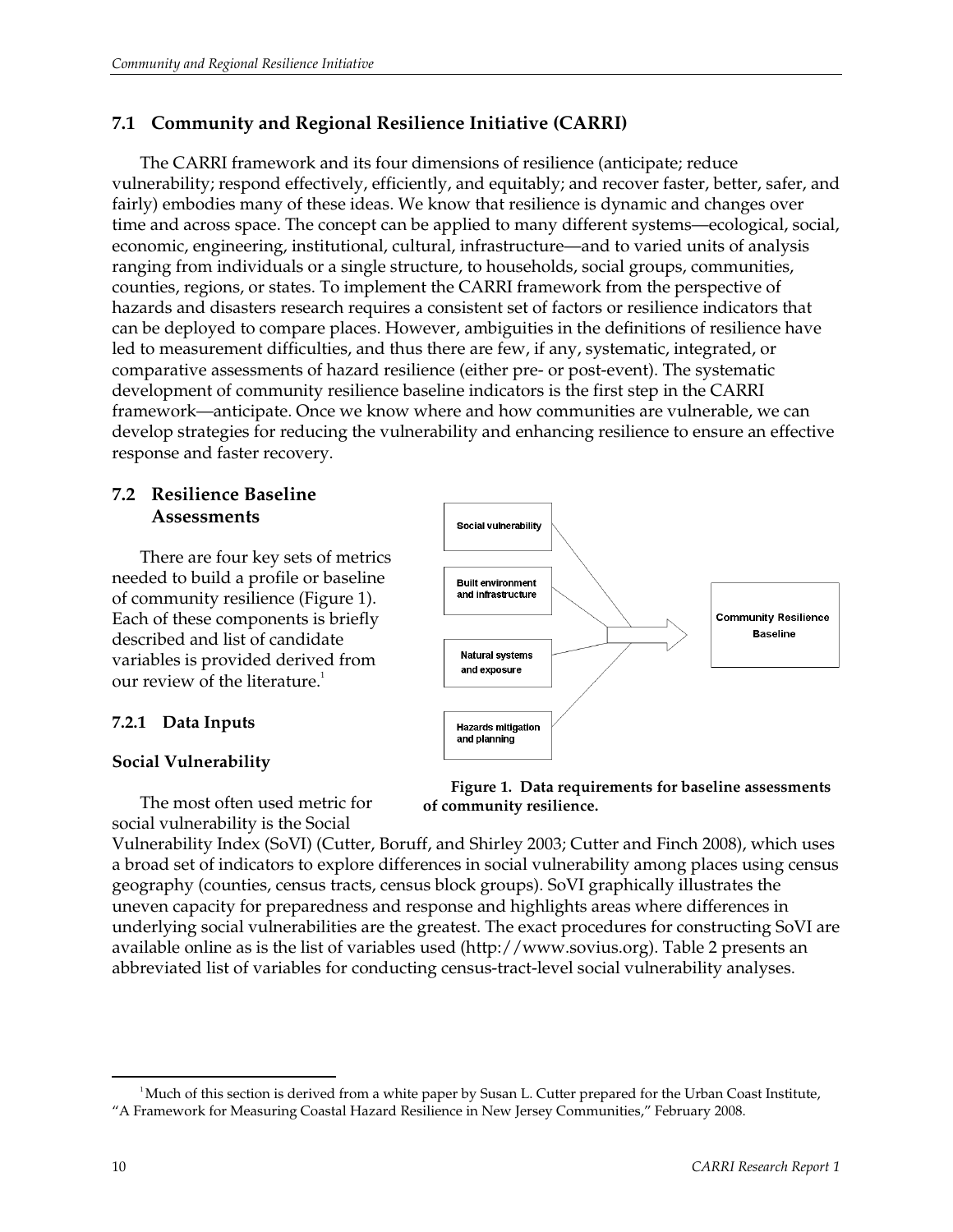#### **Built Environment and Infrastructure**

Measures of the built environment and infrastructure provide an overall assessment of the amount of public and private property that could be damaged by disasters, and the likely economic losses. It also provides an indicator of the community response capacity (e.g., public safety structures, shelters, health care facilities), as well as the identification of critical infrastructure such as pipelines, roads and bridges, water treatment and storage, communications, and power transmission. For example, coastal communities accessible only by a two-lane bridge over the inter-coastal waterway may be more vulnerable than those with a number of different access routes. Should that bridge get destroyed in a hurricane, for example, the community would remain isolated and dependent on airlifts or boatlifts for vital supplies until such time as alternative access routes could be constructed. If the transportation route in question is a main arterial, such as Interstate 10 along the Gulf Coast, closure of such vital roadways results in interruptions in the movement of goods, people, and relief supplies to the affected area, and increases recovery time. There is no standard index for built environment vulnerability, as there is for social vulnerability, but some initial work is being done (Borden et al. 2007).

A list of candidate variables for determining built environment vulnerability is provided in Table 3. The most appropriate scale for these variables is at the census tract or census block group. Not all of these may be available, but the goal is to obtain as many as possible within each broader category. It is important, however, to have data representation within each category.

| Category             | Variables                                                                                                                                         |
|----------------------|---------------------------------------------------------------------------------------------------------------------------------------------------|
| Race and ethnicity   | % African American; % Native American; % Asian or Pacific<br>Islanders; % Hispanic                                                                |
| Age                  | % population under 5 years old; % population 65 or older; median<br>age                                                                           |
| Socioeconomic status | Per capita income; % families earning more than \$100,000; median<br>dollar value of owner-occupied housing                                       |
| Gender               | % female; % females in civilian labor force                                                                                                       |
| Employment           | % of the civilian labor force unemployed; % civilian labor force<br>participation                                                                 |
| Education            | % population over 25 with less than high school education                                                                                         |
| Household structure  | Average number of people per household; % families living in<br>poverty; % female-headed households, no spouse present                            |
| Access to services   | Number of physicians per 100,000 population; % rural farm<br>population; % urban population                                                       |
| Occupation           | % employed in fishing, farming, forestry; % employed in<br>transportation, communications, public utilities; % employed in<br>service occupations |
| Housing              | % housing units that are mobile homes; % renter-occupied housing<br>units; median gross rent (\$) for renters                                     |
| Special needs        | Nursing home residents per capita; % Social Security recipients;<br>% migrate to the United States from abroad in last 5 years                    |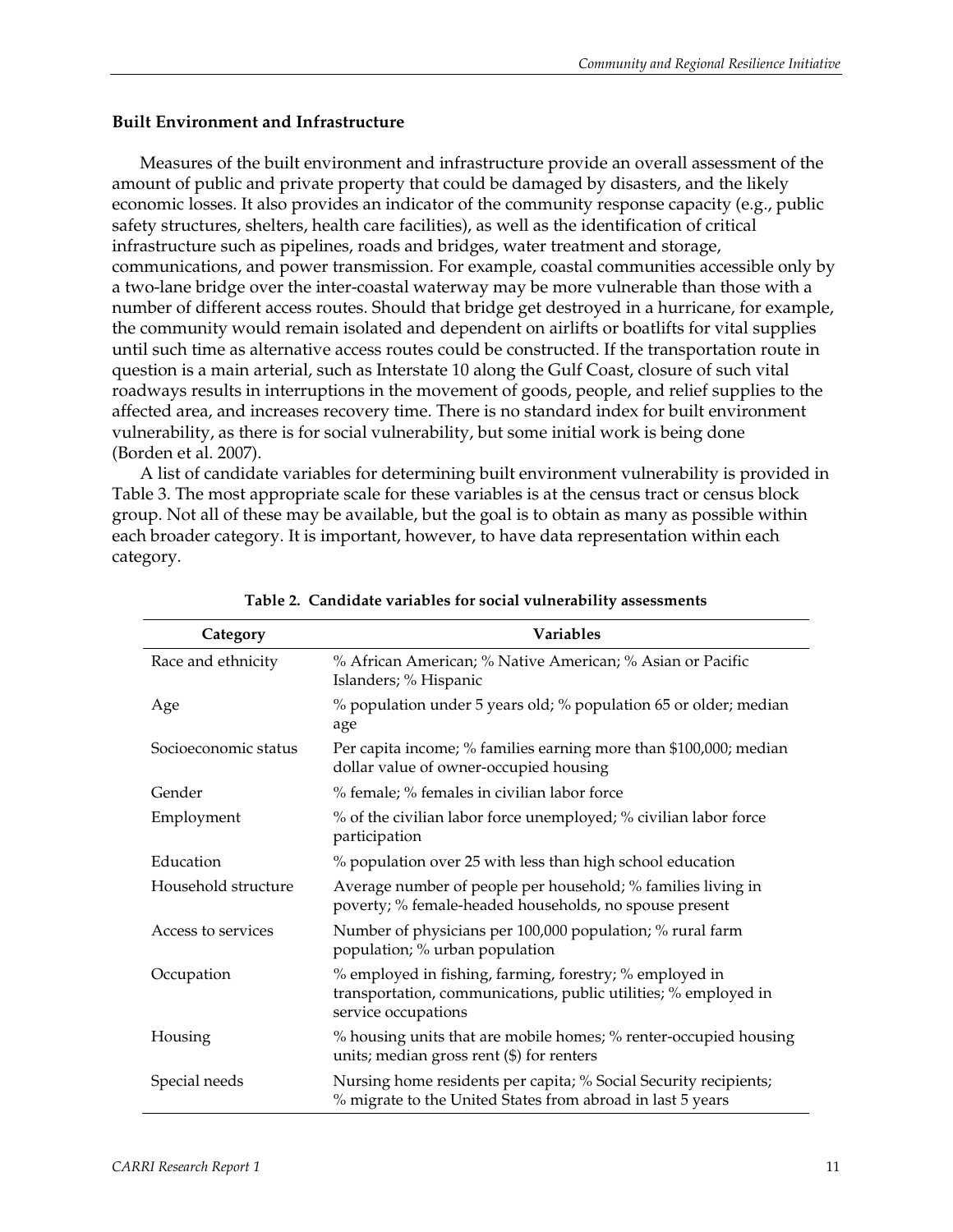| Category                                 | Variable                                                                                                                                                                                                                                                                                           |
|------------------------------------------|----------------------------------------------------------------------------------------------------------------------------------------------------------------------------------------------------------------------------------------------------------------------------------------------------|
| Residential                              | Median age of housing units, Housing units built before 1960, Density<br>of housing units, Density of mobile homes, Number of building permits<br>for new housing units, Daily water usage, Value of all residential<br>property                                                                   |
| Commercial and<br>industrial development | # commercial establishments, # manufacturing establishments, Value of<br>sales for all businesses (\$), value of all sales for all farms, Industrial<br>earnings (\$), Banking offices, Private non-farm business establishments,<br>Hazardous materials facilities, # Small businesses, # marinas |
| Lifelines                                | Hospitals, Schools, Electric power facilities, Potable water facilities,<br>Wastewater facilities, Dams, Police stations, Fire stations, Oil and<br>natural gas facilities, Nuclear facilities, Emergency centers, Number of<br>hospital beds, Communications towers/antennae                      |
| Transportation<br>infrastructure         | Airports, Bus terminals, Ferry facilities, Interstate miles, Other principal<br>arterial miles, Fixed transit and ferry network miles, Rail miles,<br>Highway and rail bridges, Ports                                                                                                              |
| Monuments and icons                      | Churches, Landmark and Historic registry buildings, parks, social<br>organizations                                                                                                                                                                                                                 |

**Table 3. Candidate variables for built environment and infrastructure assessment** 

### **Natural Systems and Exposure**

There is more research on natural systems indicators of sustainability and resilience than on any other component. In coastal areas, for example, wetlands and dunes offer a buffer against impending storm surges, while biodiversity enables the system to recover more quickly after a disturbance. Species at risk from over-harvesting, pollution, or habitat degradation influence the economic vitality of communities dependent upon them for their livelihoods and thus incur an economic loss when nature's services are diminished. The best place to begin with assessments of natural systems is the Heinz Center's report, *The State of the Nation's Ecosystems* (Heinz Center 2002b) and its subsequent web updates (http://www.heinzctr.org/ecosystems/ report/html). In addition to national indicators, the report lists candidate indicators for coastal ecosystems. The majority of these are focused on the natural ecosystem, not the human use of it.

While ecosystem services are one aspect of natural systems that are important for coastal communities, there are others (McFadden, Nicholls, and Penning-Rowsell 2007). The following candidate variables (Table 4) provide a more comprehensive view of coastal vulnerability and resilience from a disasters perspective.

#### **Hazards Mitigation and Planning for Resilience**

There is considerable evidence in the literature that risk reduction and hazards mitigation planning offer the best path towards enhancing community. As communities consist of physical infrastructure, emotional ties, and cultural institutions, it is difficult to adequately measure many of these less tangible components that foster resilience. These include elements such as local leadership, social capital and networks, the role of faith-based institutions within the community, non-governmental organizations, and most importantly, the values, ethics, and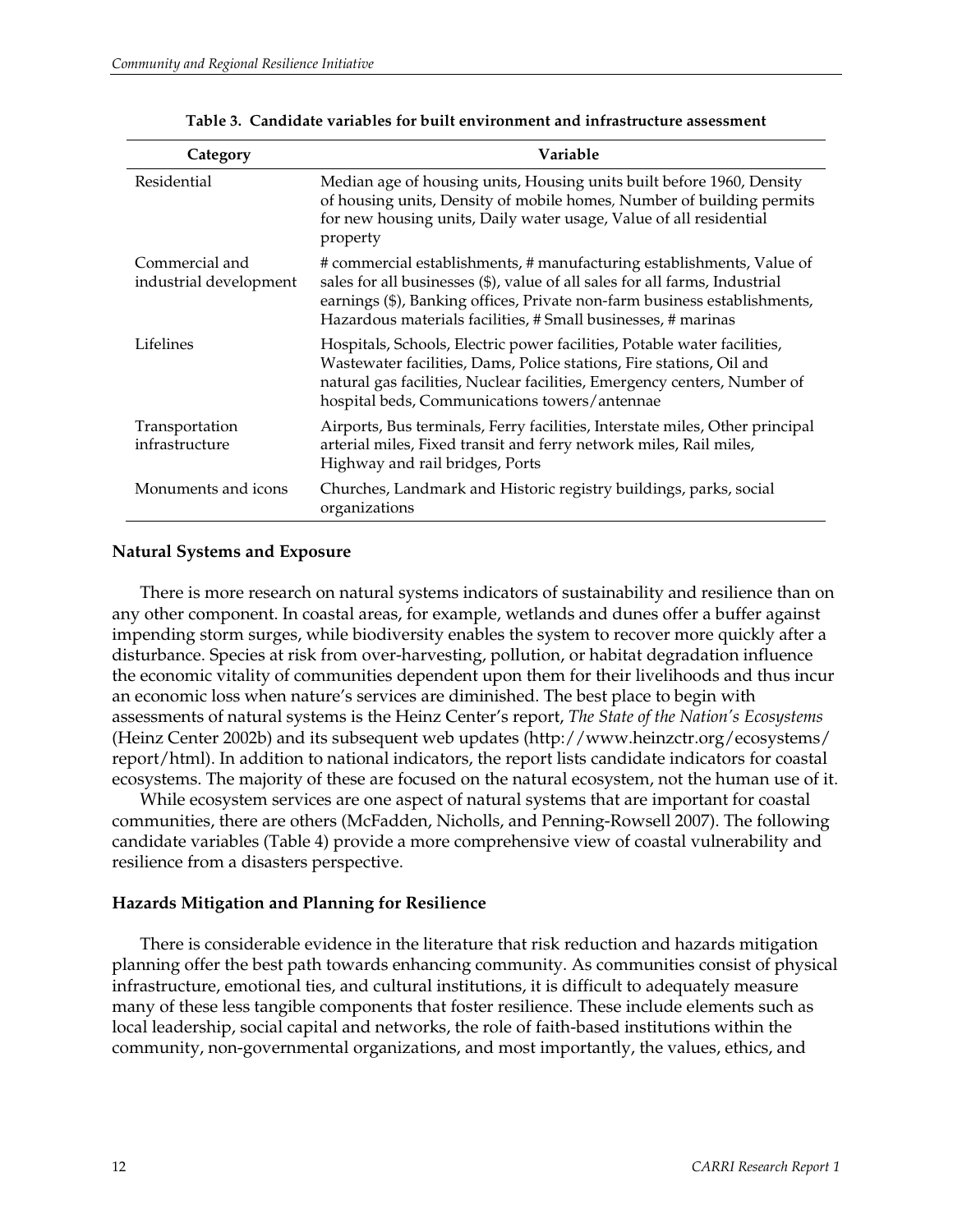| Table 4. Candidate variables for natural systems and exposure |  |  |  |
|---------------------------------------------------------------|--|--|--|
|                                                               |  |  |  |

#### **Variables**

- Area of dunes
- Average dune height
- Average beach width
- Erosion rates
- Acreage of wetlands
- Wetland/habitat loss (% change from previous decade)
- Acreage of undisturbed habitat
- Coastal subsidence (rate per year)
- Sediment supply (estimated berms and offshore bars)
- # and location of coastal defenses (groins, jetties, seawalls, revetments)
- # and size of storm water detention basins
- Water contamination (surface and ground)
- 100-year and 500-year flood zones delineations
- Storm surge inundation zones
- Land cover classification
- Amount of impervious surfaces
- Projected Sea Level rise from Intergovernmental Panel on Climate
- Change reports IPCC

collective responsibility toward disaster reduction within the community. Table 5 lists those variables that lend themselves to measurement at the community level and thus provide a baseline for measuring progress toward resilience.

#### **7.2.2 Constructing the Baseline**

Each of the four components within the resilience assessment framework (social vulnerability, built environment/infrastructure, natural systems and exposure, and hazards mitigation) are represented within a GIS as separate data layers using the hazards of place model of vulnerability (Cutter, Mitchell, and Scott 2000). Through the analytical procedures within the GIS, these layers can be combined to illustrate the composite pattern for the entire county (Figure 2). For example, the composite maps of social vulnerability and built environment can be mapped where high values illustrate greater levels of vulnerability. A composite of the natural systems and exposure can be created where high values represent more exposure or greater hazard-proneness. When all three layers are combined, they represent the intersection of values for social, built, and natural systems and clearly identify areas that are high on each of them. The final part of the analysis is to incorporate the mitigation component. Here, higher values represent progress towards resilience and vulnerability reduction. Within the GIS, the mitigation values are thus subtracted from the total vulnerability scores because of their role in lessening the impact of disasters.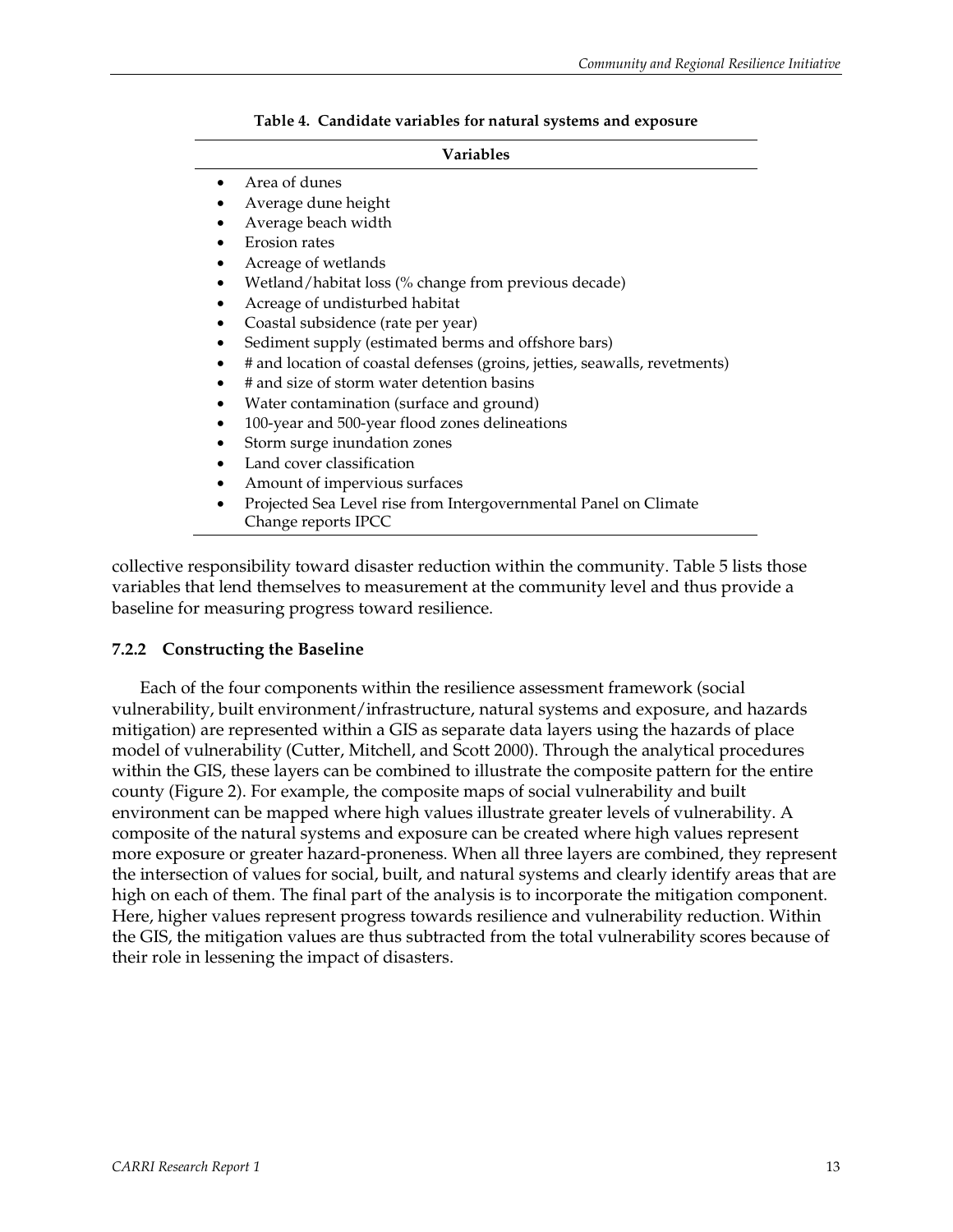|  |  |  | Table 5. Candidate variables for hazards mitigation and planning for resilience |
|--|--|--|---------------------------------------------------------------------------------|
|  |  |  |                                                                                 |

#### **Variables**

- Disasters/emergency response plans (household and community)
- Building standards, codes and enforcement
- Hazard mitigation plans and hazard vulnerability assessments (required by the Disaster Mitigation Act of 2000)
- Comprehensive plans (land use and growth management)
- Zoning ordinances prohibiting development of high hazard areas
- Continuity of operations plans for local governments
- Interoperable communications among police, fire, and emergency responders
- Disaster recovery plans
- Participation in the National Flood Insurance Program (NFIP)
- Coastal setbacks for development
- Dune management districts
- Transfer of development rights to discourage development in sensitive areas
- Fiscal policies to shift public infrastructure costs (water, sewer, roads) to developers
- Provision of risk/hazard information to the public
- Tabletop and mock exercises and drills for disaster response



**Figure 2. Schematic representation of resilience baseline GIS integration and methodology.**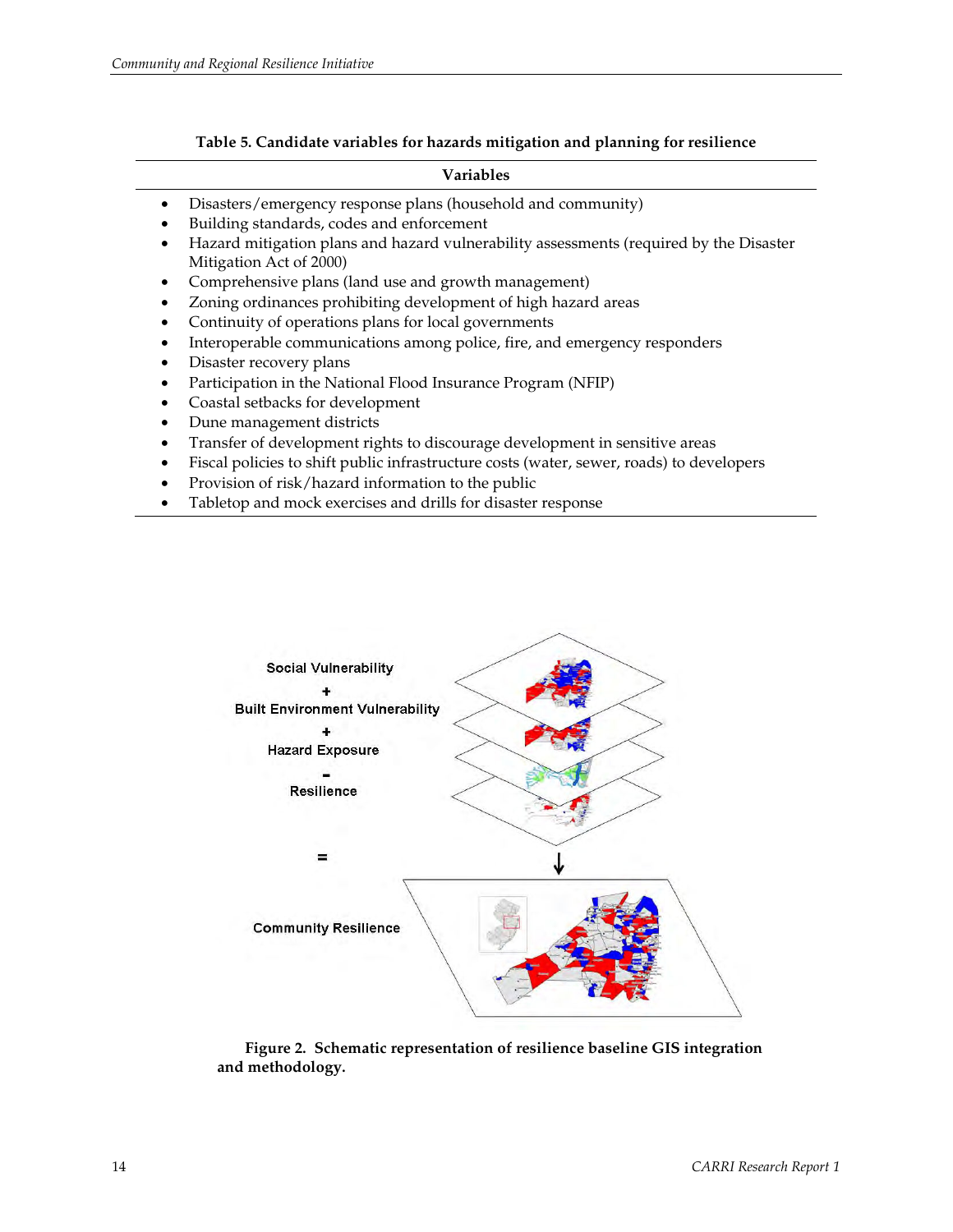## **8. SUMMARY**

Hazards and disaster research provides a fertile field and rich tradition in both the conceptual understanding of hazards vulnerability and community resilience in the face of disasters and the empirical place-based evidence to support geographic and temporal variability in community vulnerability and resilience. Drawing from the social sciences, natural sciences, and engineering, hazards and disasters scholars and practitioners have enabled a richer understanding of the impacts of hazards and disasters on places and the requisite monitoring required for the effective implementation of vulnerability reduction and resilienceenhancing public policies. The NOAA salons also emphasized that geographic scale and unit of analysis are critical components in developing resilience metrics, especially given the underlying questions of resilience to what and for whom.

The development and actual deployment of coastal resilience indicators is still in the nascent stage, but there is considerable local, state, regional, and national interest in such measures. The desire is to create the equivalent of "an index of leading resilience indicators" for the nation indicators that combine the best science and practice that are available. While we are not there yet, the perspectives from the hazards, disasters, and emergency management communities show considerable promise and illuminate the path forward.

#### **9. REFERENCES**

- Adger, W. N. 2000. Social and ecological resilience: are they related? *Progress in Human Geography* 24 (3):347–364.
- Adger, W. Neil. 2006. Vulnerability. *Global Environmental Change* 16:268–281.
- Berke, Philip R., and Thomas J. Campanella. 2006. Planning for Post-Disaster Resiliency. *Annals of the American Academy of Political and Social Science* 604 (1):192–207.
- Birkland, T. 1997. *After Disaster: Agenda setting, public policy, and focusing events.* Washington, D.C.: Georgetown University Press.
- Birkmann, Jorn. 2006. Indicators and Criteria. In *Measuring Vulnerability to Natural Hazards: Towards Disaster Resilient Societies*, edited by J. Birkmann. Tokyo: United Nations University Press.
- Borden, K., M. C. Schmidtlein, C. Emrich, W. P. Piegorsch, and S. L. Cutter. 2007. Vulnerability of US cities to environmental hazards. *Journal of Homeland Security and Emergency Management* 4 (2): Article 5 at http://www.bepress.com/jhsem/vol4/iss2/5.
- Boruff, Bryan J., and S. L. Cutter. 2007. The environmental vulnerability of Caribbean island nations. *Geographical Review* 97 (1):24–45.
- Bruneau, M., S. E. Chang, R. T. Eguchi, G. C. Lee, T. D. O'Rourke, A. M. Reinhorn, M. Shinozuka, K. T. Tierney, W. A. Wallace, and D. von Winterfeldt. 2003. A framework to quantitatively assess and enhance the seismic resilience of communities. *Earthquake Spectra* 19 (4):733–752.
- Burby, R. J., ed. 1998. *Cooperating with nature: confronting natural hazards with land-use planning for sustainable communities*. Washington, D.C.: The Joseph Henry Press.
- Burby, R. J., T. Beatley, P. R. Berke, R. E. Deyle, S. P. French, D. R. Godschalk, E. J. Kaiser, J. D. Kartez, P. J. May, R. Olshansky, R. G. Paterson, and R. H. Platt. 1999. Unleashing the power of planning to create disaster-resistant communities. *Journal of the American Planning Association* 65 (3):247–258.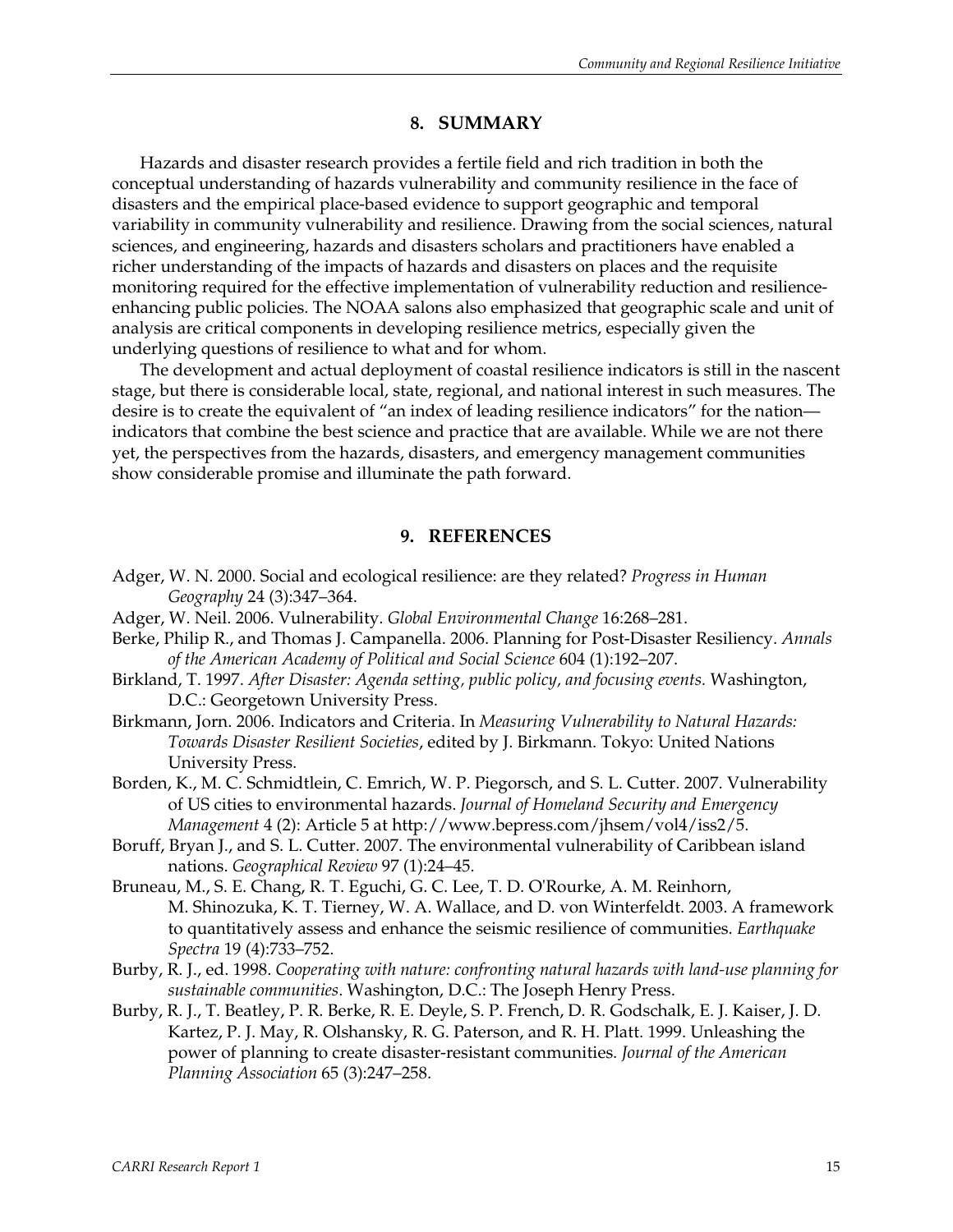- Burby, R. J., L. J. Steinbert, and V. Basolo. 2003. The tenure trap: the vulnerability of renters to joint natural and technological disasters. *Urban Affairs Review* 39 (1):32–58.
- Burby, R. J. 2006. Hurricane Katrina and the paradoxes of government disaster policy: bringing about wise governmental decisions for hazardous areas. *Annals of the American Academy of Political and Social Science* 604 (1):171–191.
- Burby, Raymond J., Robert E. Deyle, David R. Godschalk, and Robert B. Olshansky. 2000. Creating Hazard Resilient Communities through Land-Use Planning. *Natural Hazards Review* 2 (1):99–106.
- Campanella, T. J. 2006. Urban Resilience and the Recovery of New Orleans. *Journal of the American Planning Association* 72 (2):141–146.
- Carrara, A., and F. Guzzetti, eds. 1996. *Geographical information systems in assessing natural hazards*. Dordrecht, The Netherlands: Kluwer.
- Carreño, Martha Liliana, Omar Darío Cardona, and Alex H. Barbat. 2007. A disaster risk management performance index. *Natural Hazards* 41 (1):1–20.
- Chang, Stephanie E. 2003. Evaluating disaster mitigations: methodology for urban infrastructure systems. *Natural Hazards Review* 4 (4):186–196.
- Chang, Stephanie E., and A. Falit-Baiamonte. 2002. Disaster vulnerability of businesses in the 2001 Nisqually earthquake. *Environmental Hazards* 4:59–71.
- Chang, Stephanie E., and Masanobu Shinozuka. 2004. Measuring Improvements in the Disaster Resilience of Communities. *Earthquake Spectra* 20 (3):739–755.
- Chang, Stephanie E., W. D. Svekla, and M. Shinozuka. 2002. Linking infrastructure and urban economy: simulation of water disruption impacts in earthquakes. *Environment and Planning B* 29 (2):281–301.
- Cutter, S. L., B. J. Boruff, and W. L. Shirley. 2003. Social Vulnerability to Environmental Hazards. *Social Science Quarterly* 84 (1):242–261.
- Cutter, Susan L. 1996. Vulnerability to environmental hazards. *Progress in Human Geography* 20:529–539.
- Cutter, Susan L. 2005. The geography of social vulnerability: race, class, and catastrophe. *Social Science Research Council, Understanding Katrina: Perspectives from the Social Sciences*. http://understandingkatrina.ssrc.org/Cutter/
- Cutter, Susan L., Lindsey Barnes, Melissa Berry, Christopher Burton, Elijah Evans, Eric Tate, and Jennifer Webb. 2008. A place-based model for understanding community resilience to natural disasters. *Global Environmental Change*: forthcoming.
- Cutter, Susan L., Christopher T. Emrich, Jerry T. Mitchell, Bryan J. Boruff, Melanie Gall, Mathew C. Schmidtlein, Christopher G. Burton, and Ginni Melton. 2006. The long road home: race, class, and recovery from Hurricane Katrina. *Environment* 48 (2):8–20.
- Cutter, Susan L., and Christina Finch. 2008. Temporal and spatial changes in social vulnerability to natural hazards. *Proceedings US National Academy of Sciences* 105 (7): 2301-2306.
- Cutter, Susan L., J. T. Mitchell, and M. S. Scott. 2000. Revealing the vulnerability of people and places: a case study of Georgetown County, South Carolina. *Annals of the Association of American Geographers* 90 (4):713–737.
- Dalton, L. C., and R. J. Burby. 1994. Mandates, plans, and planners: building local commitment to development management. *Journal of the American Planning Association* 60 (4):444–457.
- Diaz, Henry F., and Roger S. Pulwarty, eds. 1997. *Hurricanes: Climate and socioeconomic impacts*. Berlin: Springer.
- Eakin, Hallie, and Amy Lynd Luers. 2006. Assessing the Vulnerability of Social-Environmental Systems. *Annual Review of Environment and Resources* 31:365–394.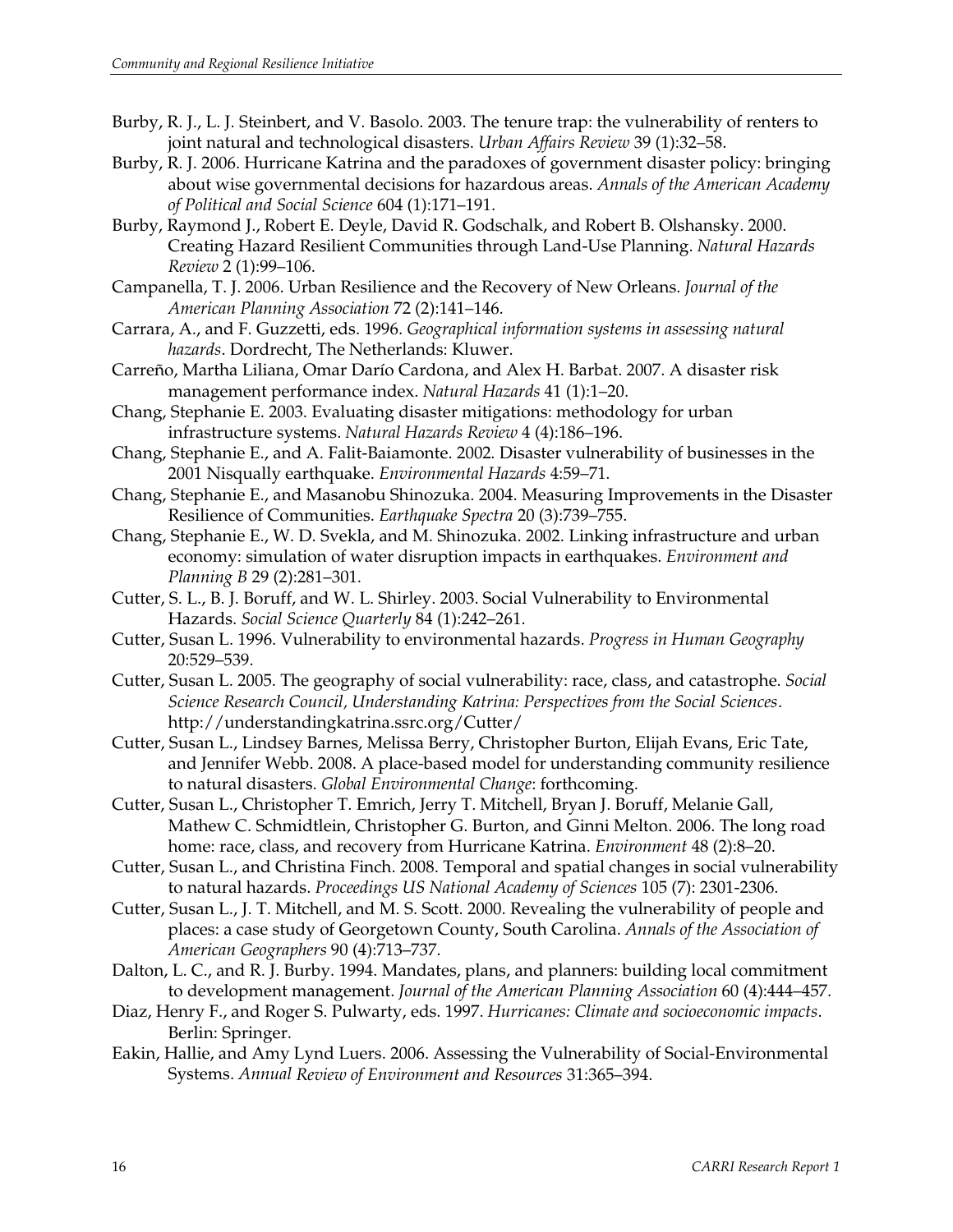- Emmer, Rod. 2007. Draft resiliency index score card: NOAA: Gulf of Mexico Alliance Working Website, (http://www2.nos.noaa.gov/gomex/coastal\_resil/ resil index score draft.pdf.
- Enarson, Elaine. 2007. Identifying and addressing social vulnerabilities. In *Emergency Management: principles and practice for local government, 2nd Ed.*, edited by W. L. J. Waugh and K. Tierney. Washington D.C.: ICMA Press.
- Enarson, Elaine, and Betty Hearn Morrow, eds. 1998. *The gendered terrain of disaster*. Westport, CT: Praeger.
- Esty, Daniel C., Marc Levy, Tanja Srebotnjak, and Alexander de Sherbinin. 2005. 2005 Environmental Sustainability Index: Benchmarking National Environmental Stewardship. New Haven: Yale Center for Environmental Law & Policy.
- FEMA. 1997. *Multi-hazard identification and risk analysis*. Washington D.C.: Government Printing Office.
- Folke, Carl. 2006. Resilience: The emergence of a perspective for social-ecological systems analyses. *Global Environmental Change* 16 (3):253–267.
- Godschalk, D. R. 2005. Viewpoint: Mitigate, mitigate, mitigate. *Planning* 71 (10):58.
- Godschalk, D. R., E. J. Kaiser, and P. R. Berke. 1998. Integrating hazard mitigation and local land use planning. In *Cooperating with nature: confronting natural hazards with land use planning for sustainable communities*, edited by R. J. Burby. Washington, D.C.: Joseph Henry Press.
- Goldman, Benjamin A. 1991. *The truth about where you live: an atlas for action on toxins and mortality*. New York: Random House.
- Hardenbrook, Brandon J. 2005. The Need for a Policy Framework to Develop Disaster Resilient Regions. *Journal of Homeland Security and Emergency Management* 2 (3).
- Hartman, Chester, and Gregory D. Squires, eds. 2006. *There is no such thing as a natural disaster: Race, class, and Hurricane Katrina*. New York: Routledge.
- Heinz Center. 2000. *The hidden costs of coastal hazards: Implications for risk assessment and mitigation*. Covello, CA: Island Press.
- Heinz Center. 2002a. *Human Links to Coastal Disasters*. Washington D.C.: The H. John Heinz III Center for Science, Economics and the Environment.
- Heinz Center. 2002b. *The State of the Nation's Ecosystems*. Cambridge: Cambridge University Press.
- Hill, A. A., and Susan L. Cutter. 2001. Methods for determining disaster proneness. In *American Hazardscapes: The regionalization of hazards and disasters*, edited by S. L. Cutter. Washington D.C.: The Joseph Henry Press.
- Kendra, J. M., and T. Wachtendorf. 2003. Elements of resilience after the World Trade Center disaster: Reconstituting New York City's Emergency Operations Centre. *Disasters* 27 (1):37–53.
- King, David, and Colin MacGregor. 2000. Using Social Indicators to Measure Community Vulnerability to Natural Hazards. *Australian Journal of Emergency Management* 15 (3):52–57.
- Klein, Richard J. T., Robert J. Nicholls, and Frank Thomalla. 2003. Resilience to natural hazards: How useful is this concept? *Environmental Hazards* 5 (1–2):35–45.
- Laska, S., and Betty Hearn Morrow. 2007. Social vulnerabilities and Hurricane Katrina: an unnatural disaster in New Orleans. *Marine Technology Society Journal* 40 (4):16–26.
- McFadden, L., R. J. Nicholls, and E. Penning-Rowsell, eds. 2007. *Managing Coastal Vulnerability*. New York: Elsevier.
- Mileti, Dennis. 1999. *Disasters by Design: A Reassessment of Natural Hazards in the United States*. Washington, D.C.: Joseph Henry Press.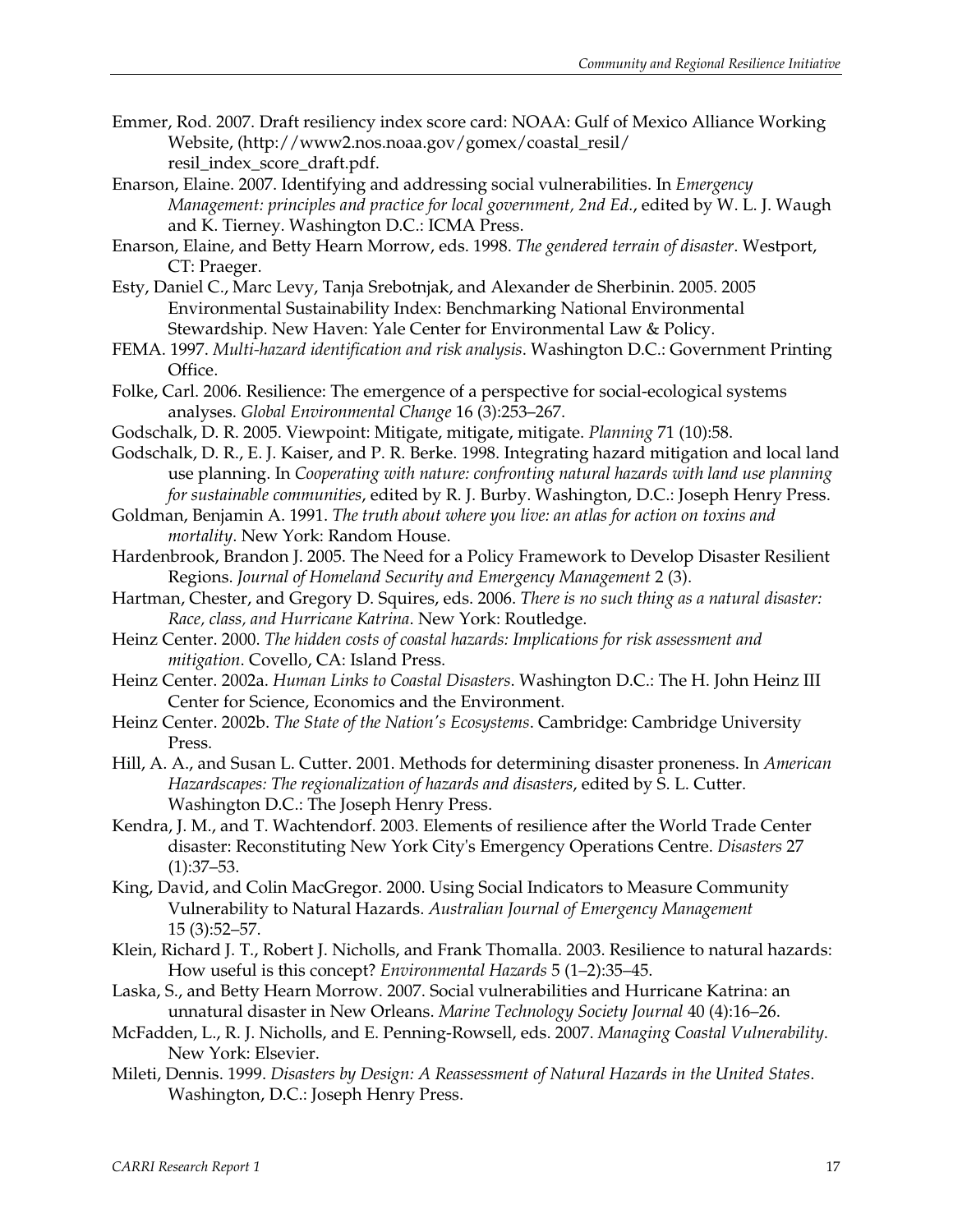- Millennium Ecosystem Assessment. *Living beyond our means: Natural assets and human well-being* 2005 [cited. Available from http://www.millenniumassessment.org/documents/ document.429.aspx.pdf].
- NOAA, Coastal Services Center. 2007. Summary of the NOAA Three community Resilience Salons. Washington D.C.: NOAA, Coastal Services Center, http://www2.nos.noaa.gov/ gomex/coastal\_resil/resil\_salons\_3summary.pdf.
- O'Brien, Karen L., Robin Leichenko, U. Kelkarc, H. Venemad, G. Aandahl, H. Tompkins, A. Javed, S. Bhadwal, S. Barg, L. Nygaard, and J. West. 2004. Mapping vulnerability to multiple stressors: climate change and globalization in India. *Global Environmental Change* 14:303–313.
- Olshansky, R. B., and J. D. Kartez. 1998. Managing land use to build resilience. In *Cooperating with nature: confronting natural hazards with land use planning for sustainable communities*, edited by R. J. Burby. Washington, D.C.: Joseph Henry Press.
- Parris, Thomas M., and Robert W. Kates. 2003. Characterizing and Measuring Sustainable Development. *Annual Review of Environment & Resources* 28 (1):559–586.
- Peacock, Walter G., Betty Hearn Morrow, and Hugh Gladwin. 1997. *Hurricane Andrew: Ethnicity, Gender and the Sociology of Disaster*. London: Routledge.
- Pielke, Jr., Roger, and Roger Pielke, Sr., eds. 2000. *Storms, Volume 1 and Volume 2*. London: Routledge.
- Pielke, R. A. 1999. Nine Fallacies of Floods. *Climatic Change* 42:413–438.
- Polsky, Colin. 2004. Putting space and time in Ricardian climate change impact studies: The case of agriculture in the U.S. Great Plains. *Annals, Association of American Geographers* 94 (3):549–564.
- Ramsey, E. W., M. E. Hodgson, S. K. Sapkota, S. C. Laine, G. A. Nelson, and D. K. Chappell. 2001. Forest impact estimated with NOAA AVHRR and Landsat TM data related to a predicted hurricane windfield distribution. *International Journal of Remote Sensing* 77 (3):279–292.
- Rose, Adam. 2004. Defining and Measuring Economic Resilience to Disasters. *Disaster Prevention and Management* 13 (4):307–314.
- Rose, Adam. 2007. Economic resilience to natural and man-made disasters: Multidisciplinary origins and contextual dimensions. *Environmental Hazards* 7: 383–398.Rubin, Claire B, ed. 2007. *Emergency Management: The American Experience 1900–2005*. Washington D.C.: Public Entity Research Institute (PERI).
- Schwab, J. 1998. Planning for post-disaster recovery and reconstruction. Washington, D.C.: American Planning Association.
- Subcommittee on Disaster Reduction (SDR). 2005. Grand challenges for disaster reduction. Washington D.C.: National Science and Technology Council.
- Tierney, Kathleen. 2006. Social Inequality, Hazards, and Disasters. In *On Risk and Disaster: Lessons from Hurricane Katrina*, edited by R. J. Daniels, D. F. Kettl, and H. Kunreuther. Philadelphia: University of Pennsylvania Press.
- Tierney, Kathleen J., Michael K. Lindell, and Ronald W. Perry. 2001. *Facing the unexpected : disaster preparedness and response in the United States*, *Natural hazards and disasters*. Washington, D.C.: Joseph Henry Press.
- Tobin, G. A. 1995. The Levee Love Affair: A Stormy Relationship? *Water Resources Bulletin* 31 (3):359–367.
- Turner, B. L., Pamela Matson, James J. McCarthy, Robert W. Corell, Lindsey Christensen, Noelle Eckley, G. Hovelsrud, K. Broda, J. X. Kasperson, R. E. Kasperson, A. L. Luers, Marybeth L. Martello, S. Mathiesen, R. Naylor, Colin Polsky, Alexander Pulsipher, Andrew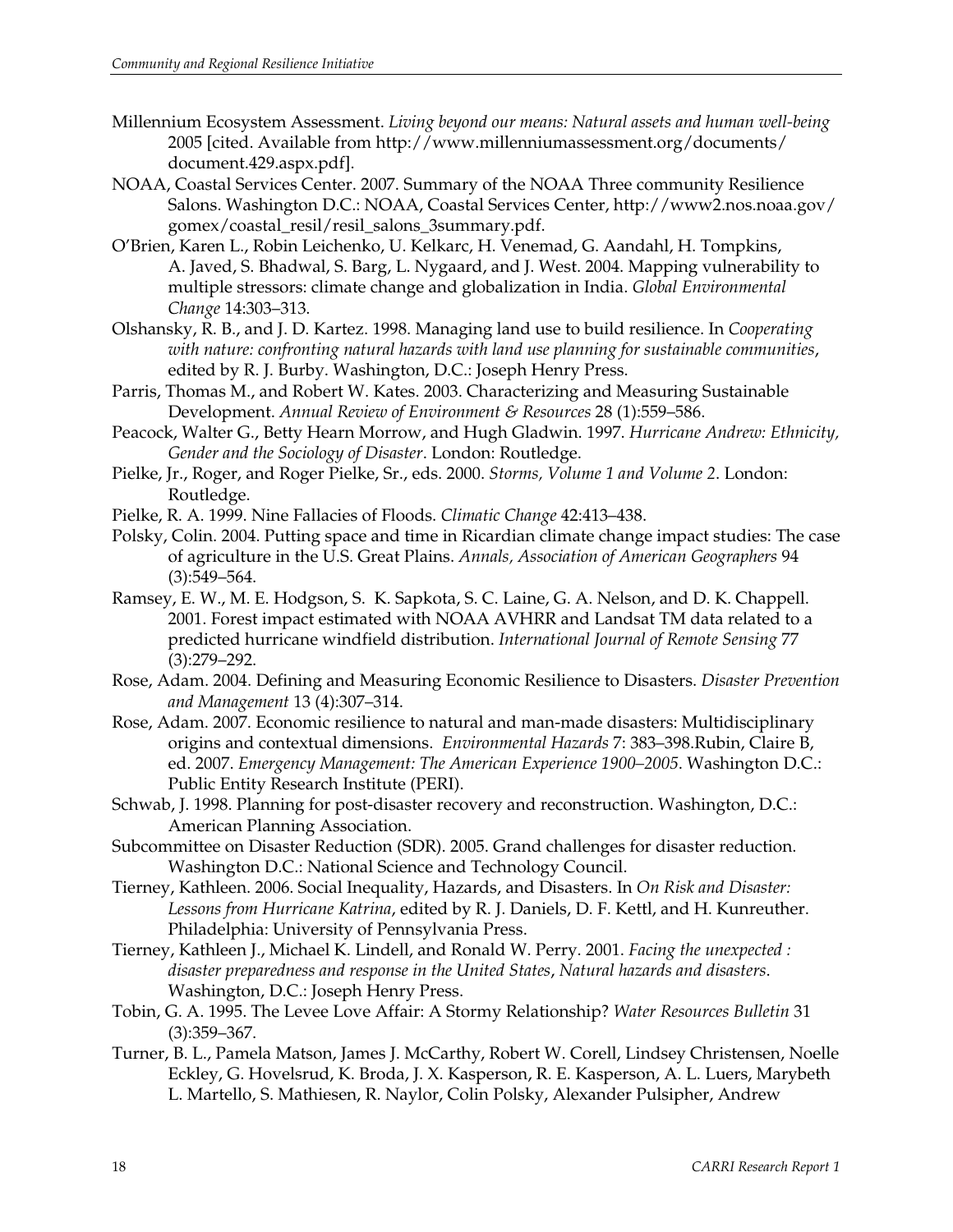Schiller, H. Selin, and N. Tyler. 2003a. Illustrating the coupled human-environment system for vulnerability analysis: three case studies. *Proceedings of the National Academy of Sciences* 100:8080–8085.

- Vale, L. J., and T. J. Campanella. 2005. *The Resilient City: How Modern Cities Recover from Disaster*. New York: Oxford University Press.
- Villagrán de León, Juan Carlos. 2006. Vulnerability: A Conceptual and Methodological Review. In *Studies of the University: Research, Counsel, Education*, edited by U. N. University. Bornheim, Germany: Institute for Environment and Human Security.
- White, G. F., and J. E. Haas. 1975. *Assessment of research on natural hazards*. Cambridge, MA: MIT Press.
- Wu, S. Y., B. Yarnal, and A. Fisher. 2002. Vulnerability of coastal communities to sea level rise: a case study of Cape May County, New Jersey, USA. *Climate Research* 22:255–270.